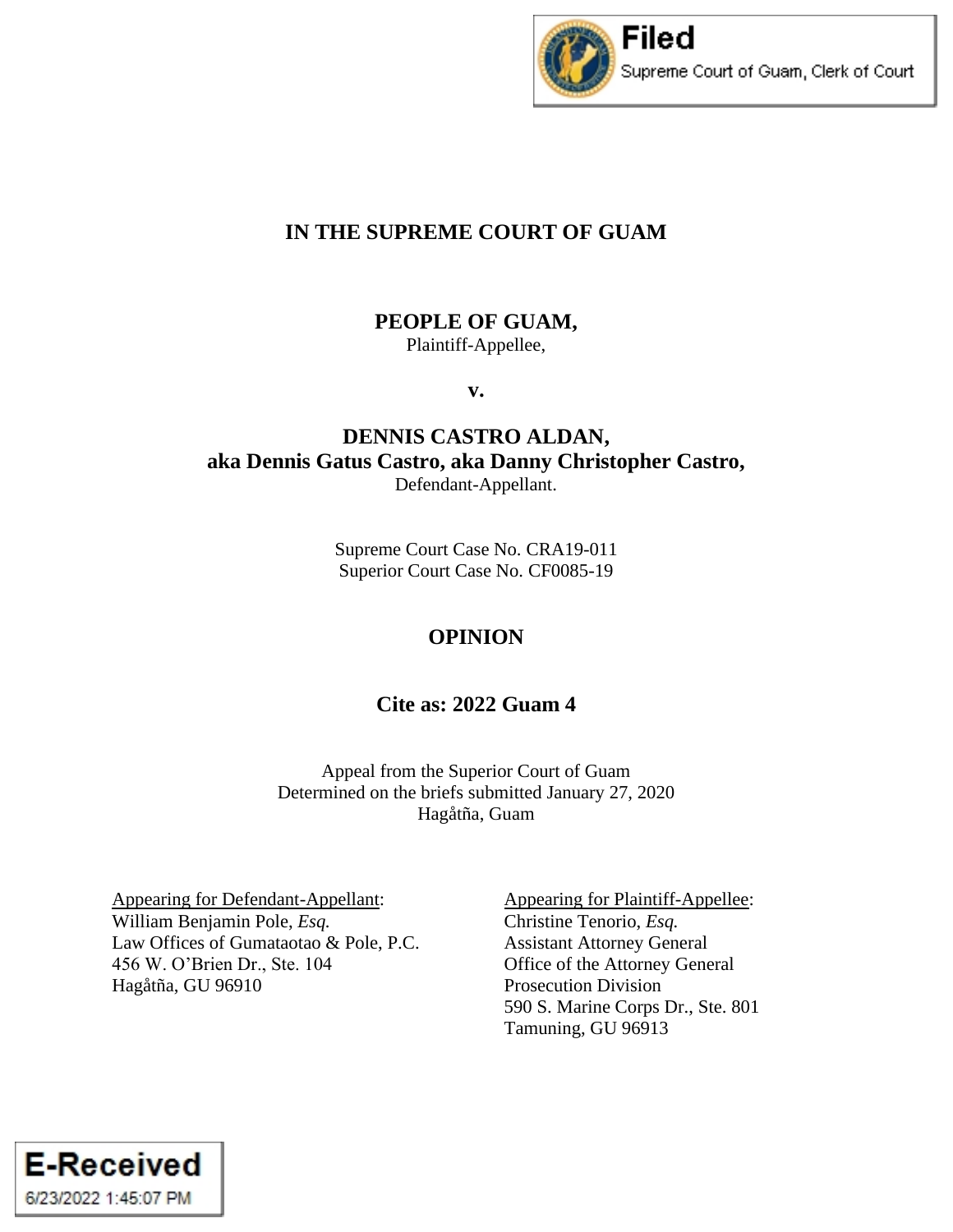BEFORE: F. PHILIP CARBULLIDO, Chief Justice; ROBERT J. TORRES, Associate Justice; KATHERINE A. MARAMAN, Associate Justice.

#### **MARAMAN, J.:**

**[1]** Defendant-Appellant Dennis Castro Aldan appeals a final judgment of conviction for (Charge 1) Second Degree Robbery (As a Second Degree Felony), two counts; (Charge 2) Second Degree Robbery (As a Second Degree felony), two counts; (Charge 3) Conspiracy to Commit Second Degree Robbery (As a Second Degree Felony), two counts; and (Charge 5) Terrorizing (As a Third Degree Felony), three counts.<sup>1</sup>

**[2]** We affirm in part, reverse in part, and remand to dismiss the improper convictions and for resentencing.

### **I. FACTUAL AND PROCEDURAL BACKGROUND**

**[3]** In February 2019, Guam Police Department responded to an armed robbery complaint at Papa John's restaurant in Mangilao. While at Papa John's, Officer Palacios met with shift manager Christopher Kaipat and two employees, Frederico Tedtaotao and Theresa McDermott. According to the workers, between 9:20 p.m. and 9:30 p.m. a male with a covered face entered Papa John's holding what looked like a gun. Tedtaotao and McDermott were cleaning the restaurant. After the individual entered the store, McDermott slowly backed up and called Kaipat. The individual then pointed the gun at McDermott and stated, "Open the 'reg.' and give me money." Transcript ("Tr.") at 60, 75 (Jury Trial, Apr. 5, 2019). Tedtaotao told Kaipat and McDermott to get down. Tedtaotao testified that he was worried that the individual would shoot him, Kaipat, and McDermott. McDermott testified that she was shocked, frozen, and scared. The male individual

 $1$  Two theft convictions were not appealed, presumably because they were dismissed by the trial court during sentencing. *See* Transcript ("Tr.") at 2-3 (Sentencing Hr'g, Aug. 30, 2019); Record on Appeal ("RA"), tab 66 at 2 (People's Sentencing Mem., Aug. 27, 2019); Notice of Appeal (Sept. 9, 2019).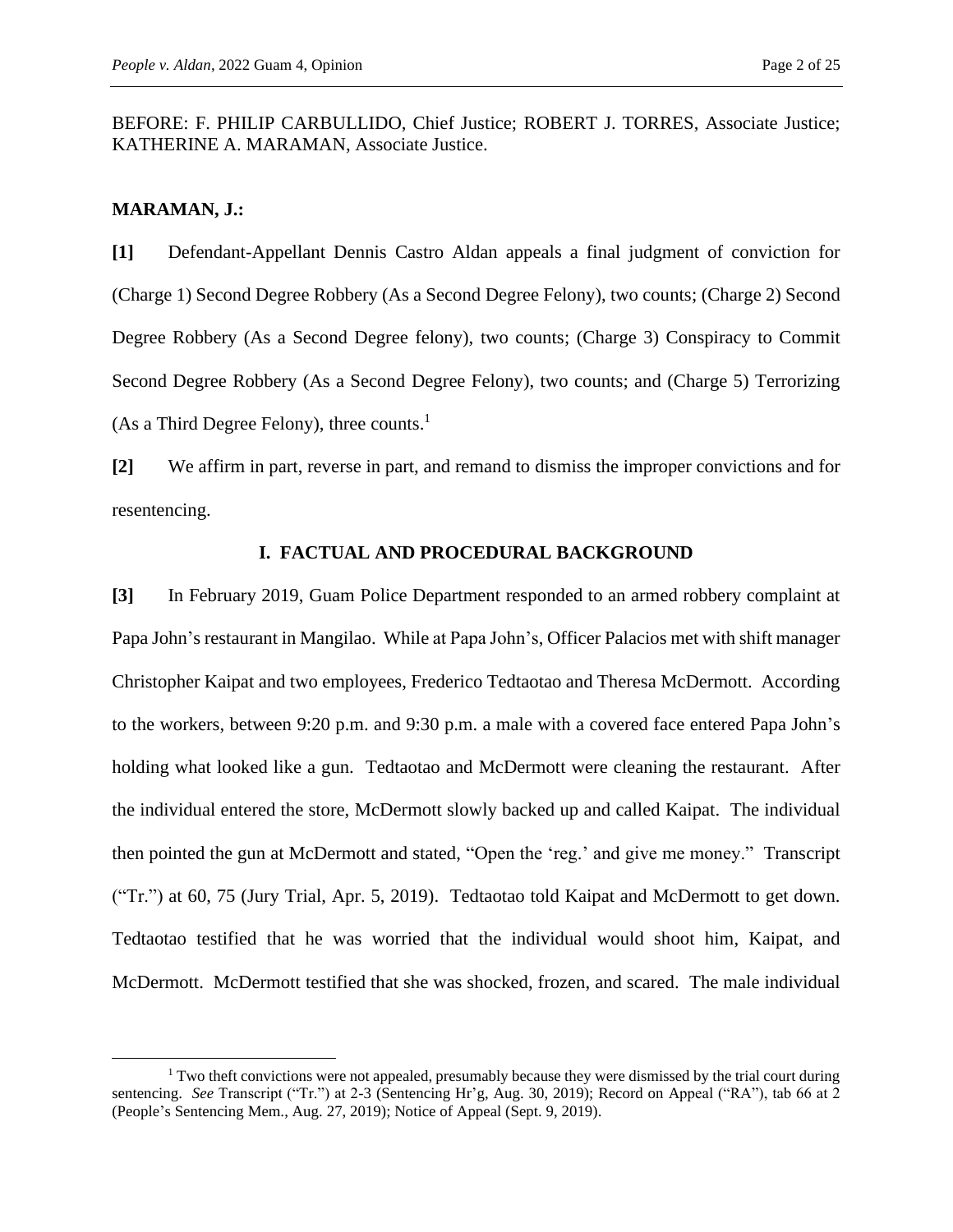then took a tip jar containing \$7.00. After the individual fled the store, Tedtaotao jumped over the counter and ran outside the establishment. Tedtaotao saw the male individual enter the passenger side of a blue Nissan Sentra. Tedtaotao discerned all but the last number of the license plate. Surveillance footage from the store captured the events.

**[4]** On the same evening, Guam police officers responded to a robbery complaint at Loco Mart in Dededo. At the scene, officers met with the store cashier, Christopher Reyes. Reyes testified that a male individual swung the door open, pointed a gun at Reyes, and yelled at Reyes, "Give me the money." *Id.* at 87, 89. The individual wore a women's beige cardigan, sneakers, latex gloves, and a white cloth around his face. The individual then rushed Reyes towards the cash register, telling him to move faster. Reyes testified that he was shocked and afraid the individual would shoot him. *Id.* at 90-91; *see also id.* at 81-82 (police testified that upon their arrival, Reyes was barricaded, scared, and "shook in disbelief"). Reyes filled a plastic bag, belonging to the individual, with approximately \$1,600 from the cash register. After the individual left Loco Mart, Reyes called the police. Surveillance footage from the store captured the events.

**[5]** Based on the partial license plate number, the detectives determined the vehicle was a blue Nissan Sentra registered to Victor DeLeon Guerrero. Days after the incidents, police spoke to DeLeon Guerrero, who implicated his uncle, Dennis Aldan, in the robbery. Police executed a search warrant at Dennis Aldan's Dededo residence. Police recovered a beige women's cardigan from Aldan's residence. Police found latex gloves in the center console of DeLeon Guerrero's blue Nissan Sentra.

**[6]** Police also executed a search warrant on a white sedan registered to Donald Aldan, brother of Dennis Aldan and uncle of DeLeon Guerrero. In that vehicle, police recovered black and white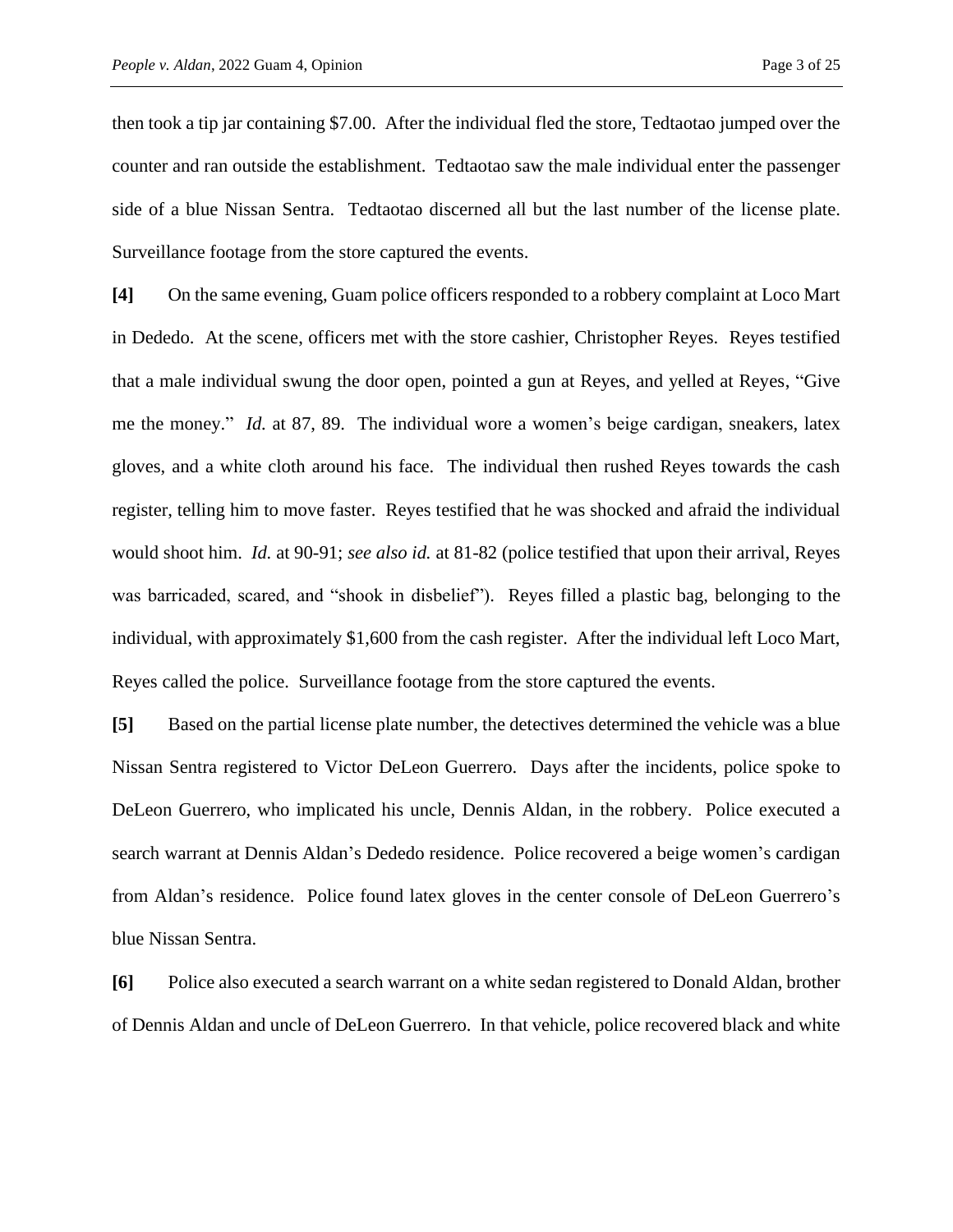shoes matching those in the surveillance videos and a white shirt, used to cover Aldan's face during the robbery.

**[7]** When confronted with the evidence, Aldan stated, "I did it." *Id.* at 142. Aldan told police that DeLeon Guerrero asked him to rob a store to pay for DeLeon Guerrero's bills. Aldan admitted he put a white t-shirt over his face and wore his mother's beige cardigan during the robbery. Aldan also stated that he used a pellet gun resembling a brown wooden rifle he found in DeLeon Guerrero's vehicle. Aldan confessed that he stole a tip jar from Papa John's and \$2,000 from Loco Mart. Aldan told police that DeLeon Guerrero threw the wooden rifle-style pellet gun out the window of the vehicle, behind a school. Based on Aldan's description of the location, police recovered the gun.

**[8]** At trial, DeLeon Guerrero testified that on the morning of the crimes, he asked Aldan if he was interested in making "fast cash." Tr. at 49 (Jury Trial, Apr. 8, 2019). Aldan and DeLeon Guerrero created a plan to rob Papa John's at closing using the pellet gun because it resembled a deadly weapon. According to DeLeon Guerrero, the idea was that the employees would be afraid of getting shot and hand over money if they saw the gun. After they discovered only \$7.00 in the Papa John's tip jar, Aldan and DeLeon Guerrero decided to rob Loco Mart in Dededo as they were driving by the establishment.

**[9]** A grand jury indicted Aldan on two different charges of Second Degree Robbery—both with two counts—plus two counts of Conspiracy to Commit Second Degree Robbery, one count of Theft as a second degree felony, three counts of Terrorizing, and one count of Theft as a misdemeanor. All charges except the misdemeanor Theft included accompanying special allegations of a deadly weapon.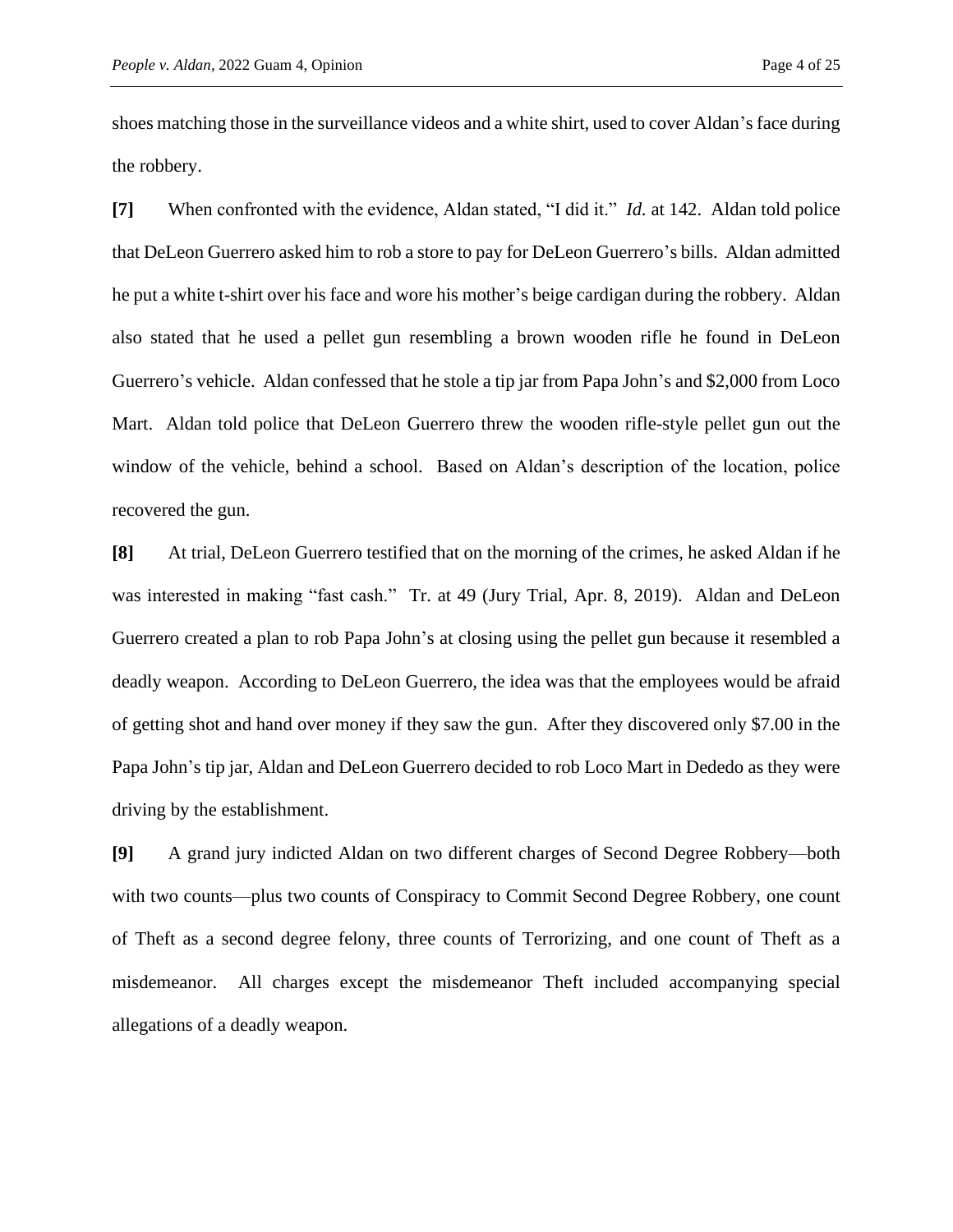**[10]** Regarding the Second Degree Robbery charges, Charge One indicted Aldan for committing thefts in violation of 9 GCA  $\S$  40.20(a)(2) for putting a person in fear of immediate serious bodily injury—one count for robbing Papa John's employee Theresa McDermott and the second count for robbing Loco Mart employee Christopher Reyes. Charge Two indicted Aldan for thieving property in violation of 9 GCA § 40.20(a)(3) while armed with what appeared to be a deadly weapon—one count for robbing Papa John's and the second count for robbing Loco Mart. **[11]** After the People closed their case-in-chief, each special allegation was dismissed. The People filed a Second Amended Indictment reflecting the dismissals. The jury returned a guilty verdict against Aldan on all remaining charges. Aside from a general "motion to acquit" on all charges, the record lacks any objection to the robbery indictments, or any good cause basis for not objecting.

**[12]** At sentencing, the People dismissed the two theft charges, under *People v. Afaisen*, 2016 Guam 31, to avoid double jeopardy with the robbery charges. The People also argued that Charges One through Three (i.e., the two robbery charges and conspiracy charges) merged under the "unit of prosecution" test for each location—meaning Charge One, Count One merges with Charge Two, Count One for the robbery at Papa John's and with the Charge Three Conspiracy for that robbery. Record on Appeal ("RA"), tab 66 at 2 (People's Sentencing Mem., Aug. 27, 2019) (citing *People v. San Nicolas*, 2001 Guam 4 ¶ 11). The People categorized this as a single transaction at Papa John's but made clear the Loco Mart counts had a separate victim and thus would not merge with Counts One. Instead, Charge One, Count Two and Charge Two, Count Two along with the related Charge Three Conspiracy would merge as a single transaction at Loco Mart.

**[13]** Aldan was sentenced to ten years' incarceration for each of the two robberies, to run consecutively, for a total of twenty years. Aldan also received a concurrent ten-year sentence for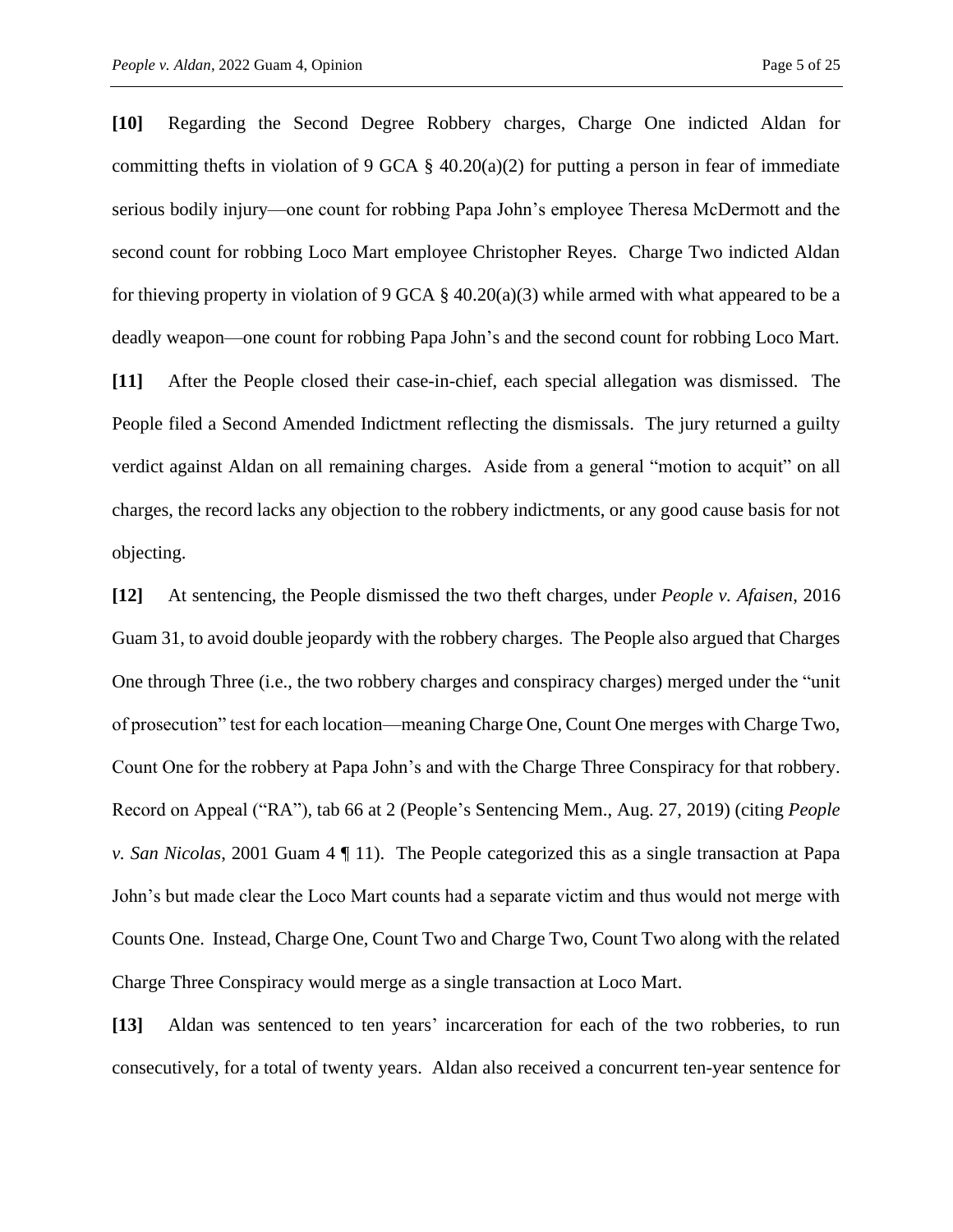each of the conspiracy convictions, and a concurrent five-year sentence for each of the terrorizing convictions. Essentially, Aldan was sentenced to ten years' imprisonment for the Papa John's robbery, including all charges specific to that location, and ten additional years for the Loco Mart robbery by the same formula.

**[14]** Aldan timely appealed.

### **II. JURISDICTION**

**[15]** This court has jurisdiction over an appeal from a final judgment of conviction. 48 U.S.C.A. § 1424-1(a)(2) (Westlaw through Pub. L. 117-145 (2022)); 8 GCA §§ 130.10, 130.15(a) (2005).

### **III. STANDARD OF REVIEW**

**[16]** The "failure to raise objections to defects in the indictment or institution of the prosecution in a timely fashion, without good cause, precludes appellate review." *People v. Taisacan*, 2018 Guam 23 ¶ 11 (quoting *People v. White*, 2005 Guam 20 ¶ 16). When no objection to jury instructions was made at trial, we review the instructions for plain error. *People v. Felder*, 2012 Guam 8 ¶ 8. We consider *de novo* whether the instructions accurately stated the law. *See People v. Diego*, 2013 Guam 15 ¶ 9.

**[17]** We review claims of double jeopardy *de novo* as they are questions of law. *Afaisen*, 2016 Guam 31 ¶ 9.

**[18]** "Where a defendant raises the issue of sufficiency of the evidence by a motion for judgment of acquittal, we review the trial court's denial of the motion *de novo*." *People v. George*, 2012 Guam 22  $\parallel$  47. When reviewing for sufficiency of the evidence, "the reviewing court must determine if any rational trier of fact could have found the essential elements of the crime beyond a reasonable doubt." *People v. Quenga*, 2015 Guam 39 ¶ 9 (quoting *People v. Mendiola*, 2014 Guam 17 **[**¶ 14-15).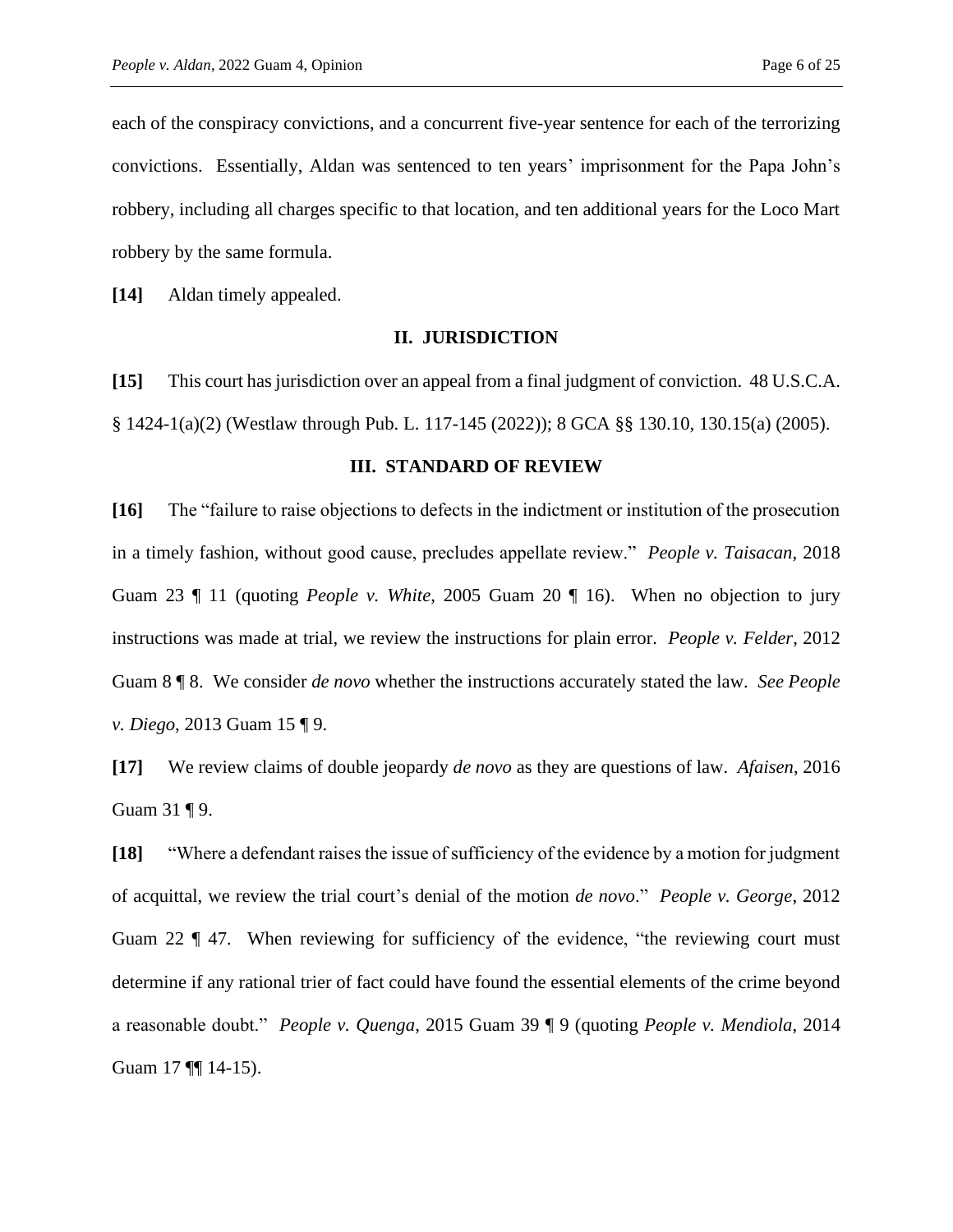**[19]** We review the trial court's imposition of a sentence for abuse of discretion. *People v. Diaz*, 2007 Guam 3 ¶ 10. When a procedural sentencing error is raised for the first time on appeal, we review for plain error. *United States v. Burgum*, 633 F.3d 810, 812 (9th Cir. 2011).

## **IV. ANALYSIS**

## **A. Aldan's Robbery Convictions Are Multiplicitous, and We Dismiss the Convictions Under 9 GCA § 40.20(a)(3) in Our Discretion**

**[20]** On appeal, Aldan argues *inter alia* Charges One and Two are multiplicitous, 2 a predicament that may violate several legal standards including that it contravenes the legislature's intent and improperly punishes the defendant twice for one crime. Appellant's Br. at 23-25 (Nov. 29, 2019); *see also Rutledge v. United States*, 517 U.S. 292, 297 (1996); *People v. Martin*, 2018 Guam 7 ¶ 14. The People agree, "[b]ecause both sets of robbery charges were based on the same conduct," but they argue Aldan waived appellate review or, alternatively, that one set should be only vacated and not dismissed. Appellee's Br. at 1, 16-18 (Jan. 16, 2020). Because the robbery charges formed a "continuing course of conduct" at each business, convictions for both charges violate double jeopardy and offend 9 GCA § 1.22(e); in our discretion, we choose to vacate Charge Two.

**[21]** The record lacks any objection to the robbery indictments, or any good cause basis for not objecting. *See* Tr. at 117, 120 (Apr. 8, 2019); 8 GCA §§ 65.15, 65.45 (2005) (establishing waiver where defendant fails to object to indictments); *People v. Yerten*, 2021 Guam 8 ¶ 9 (requiring good cause to overcome waiver); *Taisacan*, 2018 Guam 23 ¶ 11 (explaining that failure to timely object precludes appellate review); *White*, 2005 Guam 20 ¶ 16 (confirming Guam follows federal practice of strict compliance with objection timeliness). Aldan waived his opportunity to object to the twofold indictments, but he is not precluded from multiplicity relief under 9 GCA § 1.22(e):

<sup>&</sup>lt;sup>2</sup> Aldan does not use the phrase "double jeopardy" in his opening brief, but the People nonetheless "analyze" his double jeopardy claim," as do we. *See* Appellant's Br. at 23-25 (Nov. 29, 2019); Appellee's Br. at 17 (Jan. 16, 2020); *see also* Appellant's Reply Br. at 1 (citing *United States v. Zalapa*, 509 F.3d 1060 (9th Cir 2007)).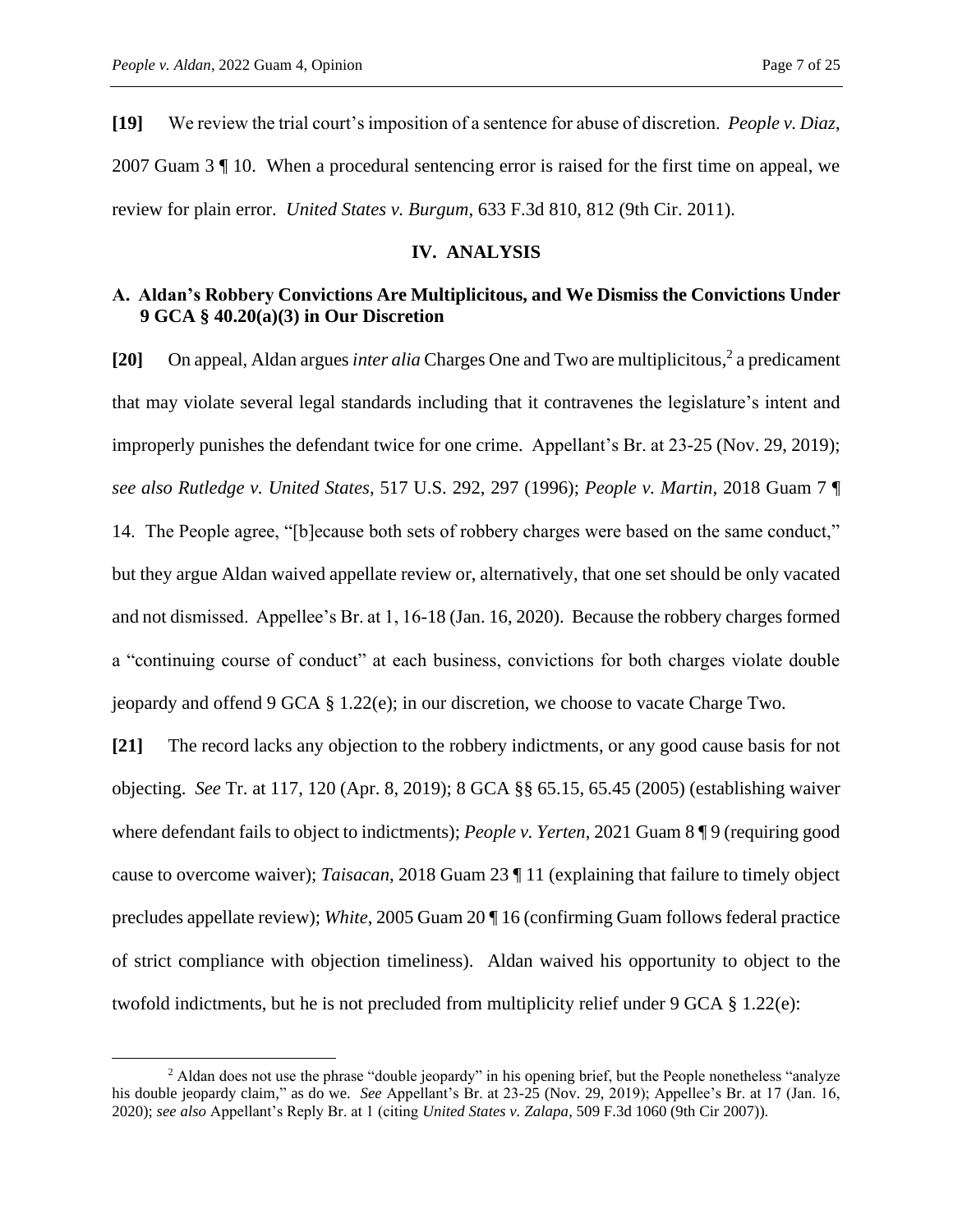When the same conduct of a defendant may establish the commission of more than one offense, the defendant may be prosecuted for each such offense. He may not, however, be convicted of more than one offense if:

. . . ;

(e) the offense is defined as a continuing course of conduct and the defendant's course of conduct was uninterrupted, unless the law provides that specific periods of such conduct constitute separate offenses.

9 GCA § 1.22(e) (2005).

**[22]** Title 9 GCA § 1.22 addresses certain double jeopardy concerns, an issue reviewed *de novo*. *People v. Pablo*, 2016 Guam 29 | 20. Moreover, the language of 9 GCA § 1.22 indicates it is to be used after trial, when multiple convictions may be problematic; the statute's comment notes it "cannot be used as a basis to strike counts of indictments or information before trial and conviction." 9 GCA § 1.22, cmt.; *see also United States v. Zalapa*, 509 F.3d 1060, 1061 (9th Cir. 2007) ("We hold that a defendant who fails to object in the district court to multiplicitous convictions and sentences does not waive his or her right to raise a double jeopardy challenge on appeal.").

**[23]** Aldan applies *Afaisen*, 2016 Guam 31 ¶¶ 13, 31-35, in conjunction with 9 GCA § 1.22(e) to argue his convictions violate double jeopardy, both because the lenity rule disfavors multiple convictions under the same statute and because at each business the robbery was a continuous course of conduct—a single transaction. Appellant's Br. at 23-25; *see also Afaisen*, 2016 Guam 31 ¶¶ 12-13 (discussing interplay between Double Jeopardy Clause and '"unit of prosecution' test").<sup>3</sup> In other words, the robbery of Papa John's with an apparent gun was the same incident as the threat to inflict serious bodily injury on McDermott with that supposed gun—it was

<sup>&</sup>lt;sup>3</sup> Afaisen upheld separate Attempted Murder convictions based on factors distinguishable from this case: separate victims and reliance on the unambiguous homicide (as opposed to inchoate) statute. 2016 Guam 31 ¶ 21-25. However, Robbery and Theft were considered a continuous course of conduct. *Id.* ¶ 51.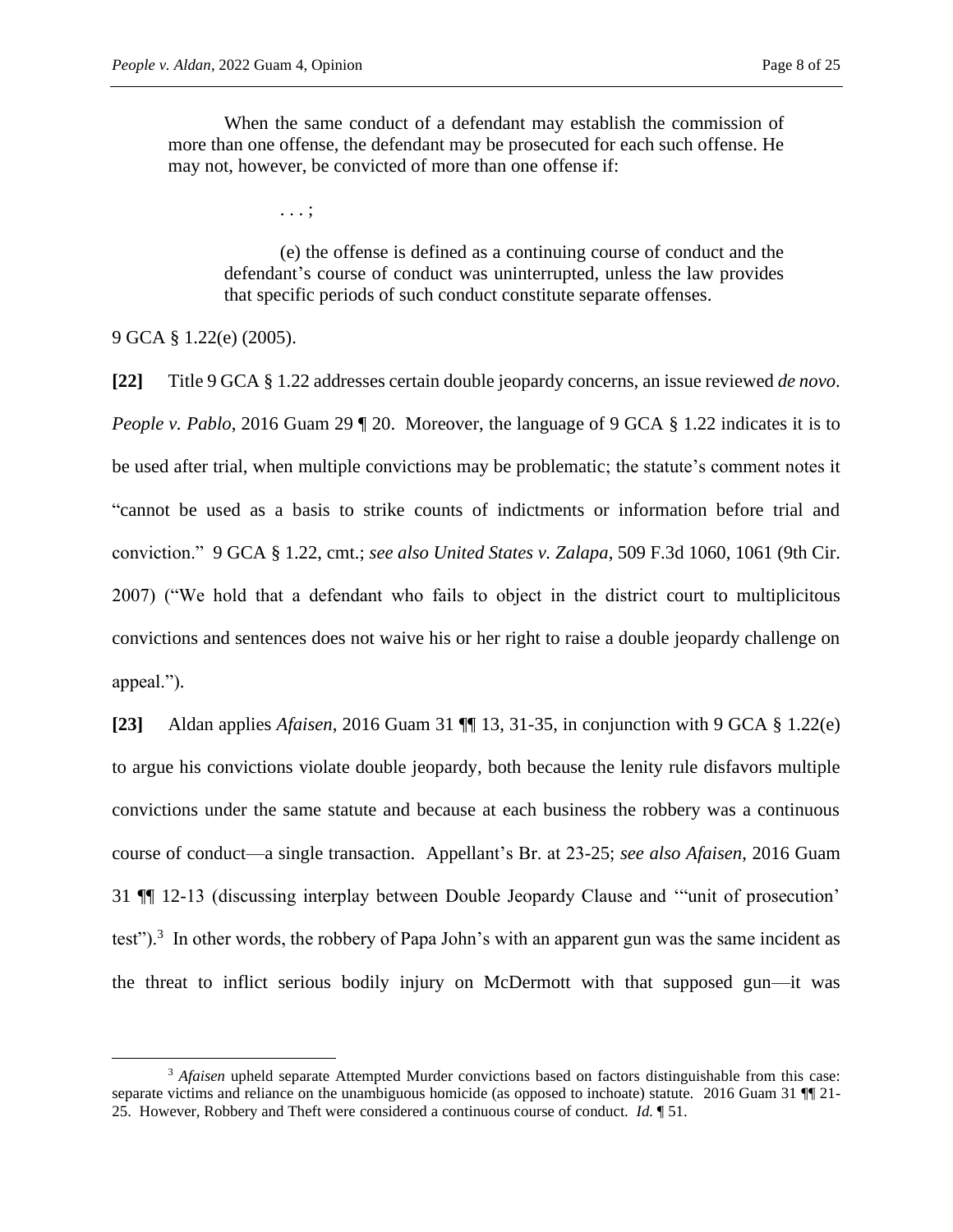uninterrupted. *See Afaisen*, 2016 Guam 31 ¶ 13 ("[U]nder the rule of lenity, the disposition would reverse multiple convictions under a single statute when the defendant's conduct manifests from a single transaction."). The same applies to Reyes at Loco Mart. The People agree and no longer seek merger. *See* Appellee's Br. at 17-18 ("Therefore, the People acknowledge that only one set of robbery charges, either Charge One in its entirety or Charge Two in its entirety, can stand.").

**[24]** Likewise, we concur with Aldan's reasoning. Under the facts of this case, 9 GCA § 1.22(e) prohibits convictions for the same robbery under both 9 GCA  $\S$  40.20(a)(2) and 9 GCA  $\S$ 40.20(a)(3) at each location. Robbing a store with an object meant to look like a gun was part and parcel to robbing the same store while threatening to inflict serious bodily injury on an individual with that same object; they formed an uninterrupted, continuing course of conduct. Further, under *Afaisen*, Aldan's gun-brandishing was a single transaction at each store, but the trial court convicted him under two subsections of 9 GCA § 40.20(a) for the same act. For both reasons, the two robbery convictions may not stand, and either Charge One or Charge Two cannot remain.

**[25]** The People suggest a hypothetical trial court situation to argue multiplicitous convictions should be vacated, rather than dismissed. Appellee's Br. at 19. However, those facts are not before us, and 9 GCA § 1.22 specifies neither. Accordingly, we follow our jurisprudence and dismiss one Charge. *See Afaisen*, 2016 Guam 31 ¶¶ 52-54 ("[T]he proper disposition, under the circumstances of this case, is not merger of sentences but dismissal . . . .").

**[26]** We must dismiss either: both counts of Charge One—9 GCA § 40.20(a)(2) for intentionally putting "McDermott in fear of immediate serious bodily injury" and intentionally putting "Reyes in fear of immediate serious bodily injury"; or both counts of Charge Two—9 GCA § 40.20(a)(3) for "intentionally, knowingly or recklessly armed with or display[ing] what appeared to be a deadly weapon, while in the course of committing theft of property belonging to Papa Johns . . . [and]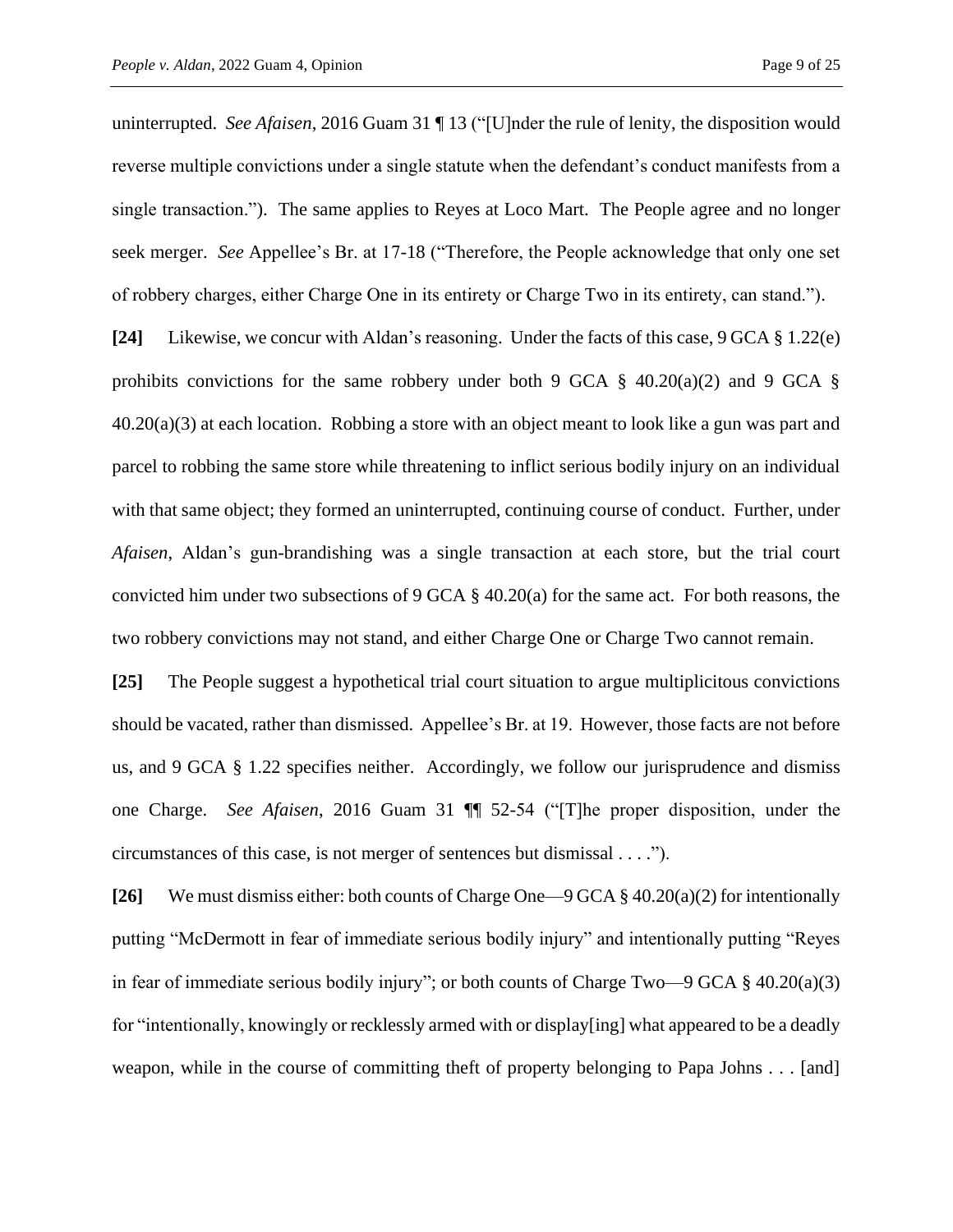Loco Mart." RA, tab 41 at 2-3 (Second Am. Indictment, Apr. 9, 2019). For convictions of equal weight, we have discretion to choose which will remain. *People v. Santos*, 2020 Guam 5 ¶ 26.

**[27]** We choose to dismiss the 9 GCA § 40.20(a)(3) convictions because the indictments named businesses, rather than persons, as victims. Robbery is a crime against a person. *See* Comment to 9 GCA § 40.10 cross-referencing 9 GCA § 40.20 ("[T]he traditional kind of robbery includes the taking from the 'person or immediate presence' . . . ."); *see also*, *e.g.*, *Craig v. State*, 893 So. 2d 1250 (Ala. Crim. App. 2004) ("'Robbery is an offense against the person . . .' That is, the victim in this case was Gallahar, not the dry-cleaning business, although some of the property taken belonged to the business." (quoting *Ex parte Windsor*, 683 So. 2d 1042, 1046 (Ala. 1996))); *State v. Ingram*, 687 A.2d 1279, 1290 (Conn. App. Ct. 1996) ("[R]obbery is a person and victim oriented crime . . . . [I]ts basic thrust is to protect the integrity of the individual."); *Riggens v. State*, 207 So. 2d 141, 142-43 (Ala. Ct. App. 1968) (affirming robbery conviction that named gas station attendant as victim when stolen money belonged to business (citing *United States v. Mann*, 119 F. Supp. 406, 407 (D.D.C 1954))).

#### **B. Terrorizing Is an Included Offense of Second Degree Robbery Under 9 GCA § 40.20(a)(2)**

**[28]** Aldan argues his Terrorizing convictions violate double jeopardy because they are included offenses of robbery—that under 9 GCA  $\S$  40.20(a)(2) and 9 GCA  $\S$  40.20(a)(3), terrorizing is subsumed. Because we are dismissing the robbery convictions brought under section  $40.20(a)(3)$ , we need only analyze if terrorizing is subsumed under the section  $40.20(a)(2)$  charge. We agree with Aldan and hold 9 GCA § 40.20(a)(2) includes terrorizing.

**[29]** Guam law prohibits *convicting* a defendant for double jeopardy crimes; merely merging improperly multiplicitous sentences will not suffice. *See* 9 GCA § 1.22; *Afaisen*, 2016 Guam 31 ¶ 52. Even so, other jurisdictions use the term "merge" more ambiguously when evaluating double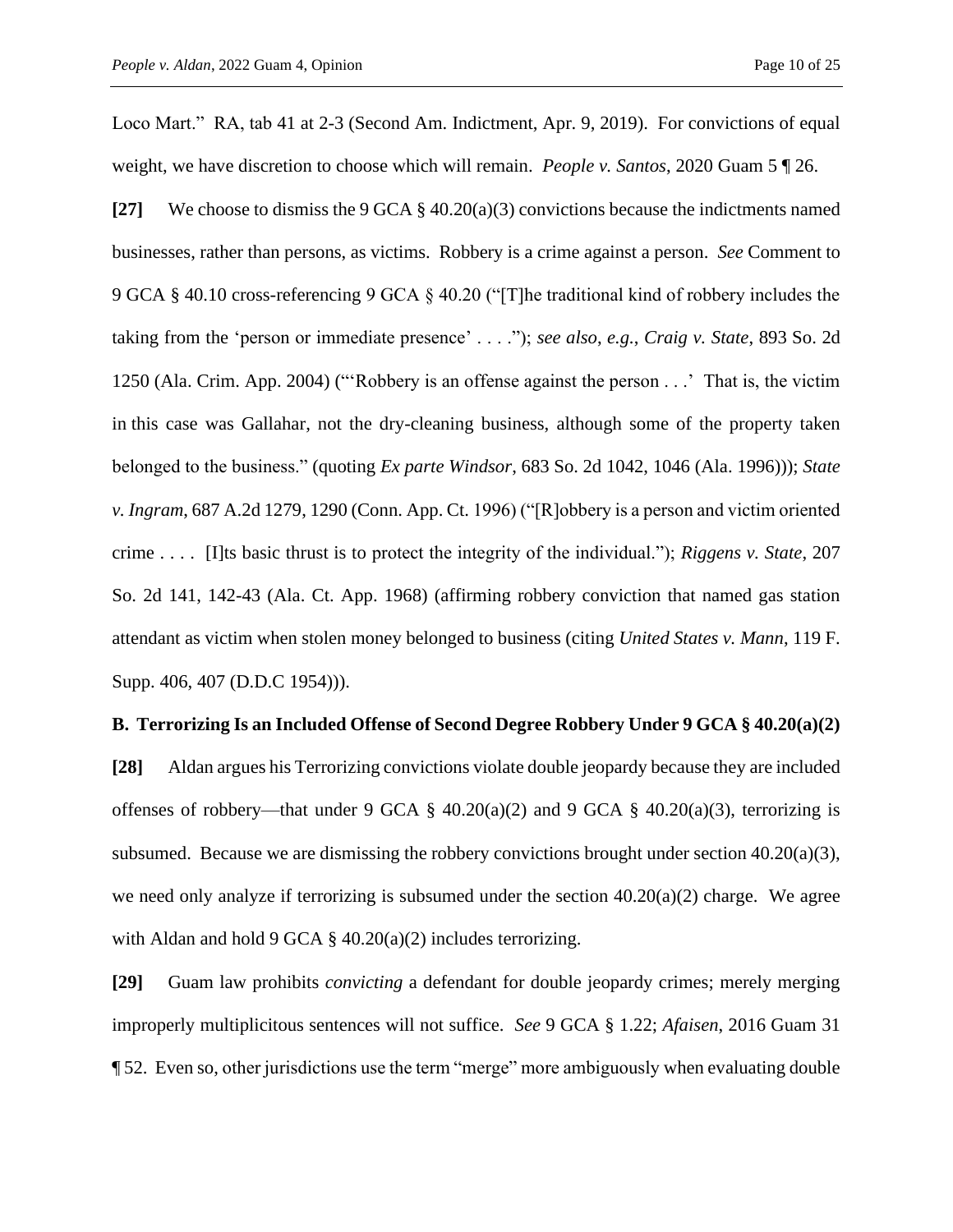jeopardy. *See, e.g.*, *Jackson v. Beyer*, 750 F. Supp. 153, 159 (D.N.J. 1990). Whether one offense "merges with another for purposes of punishment is a question of statutory interpretation." *United States v. Cedar*, 437 F.2d 1033, 1036 (9th Cir. 1971) (per curiam) (citing *Prince v. United States*, 352 U.S. 322, 323-25 (1957)). We begin our analysis by comparing the robbery and terrorizing statutes and determining whether one offense "is established by proof of the same or less than all the facts required to establish the commission of the offense charged."  $8$  GCA  $\frac{8}{9}$  105.58(b)(1) (2005).

**[30]** A defendant may be prosecuted for conduct that constitutes more than one offense, but he may not be convicted of more than one offense if one offense is included in another. *See* 9 GCA § 1.22(a); 8 GCA § 105.58. A lesser included offense occurs when one offense "is established by proof of the same or less than all the facts required to establish the commission of the offense charged." 8 GCA § 105.58(b)(1); *see also Cedar*, 437 F.2d at 1036 ("[O]ffenses merge only when proof of the elements of one necessarily establishes all of the elements of the lesser or included offense  $\dots$ .").

**[31]** Our terrorizing statute, 9 GCA § 19.60, states:

(a) A person is guilty of terrorizing if he communicates to any person a threat to commit or to cause to be committed a crime of violence dangerous to human life, against the person to whom the communication is made or another, and the natural and probable consequence of such a threat, is to place the person to whom the threat is communicated or the person threatened in reasonable fear that crime will be committed.

9 GCA § 19.60(a) (2005). Our Second Degree Robbery statute, 9 GCA § 40.20(a)(2), states:

(a) A person is guilty of *robbery in the second degree* if, in the course of committing a theft, he:

. . . ;

(2) threatens another with or intentionally puts him in fear of immediate serious bodily injury . . . .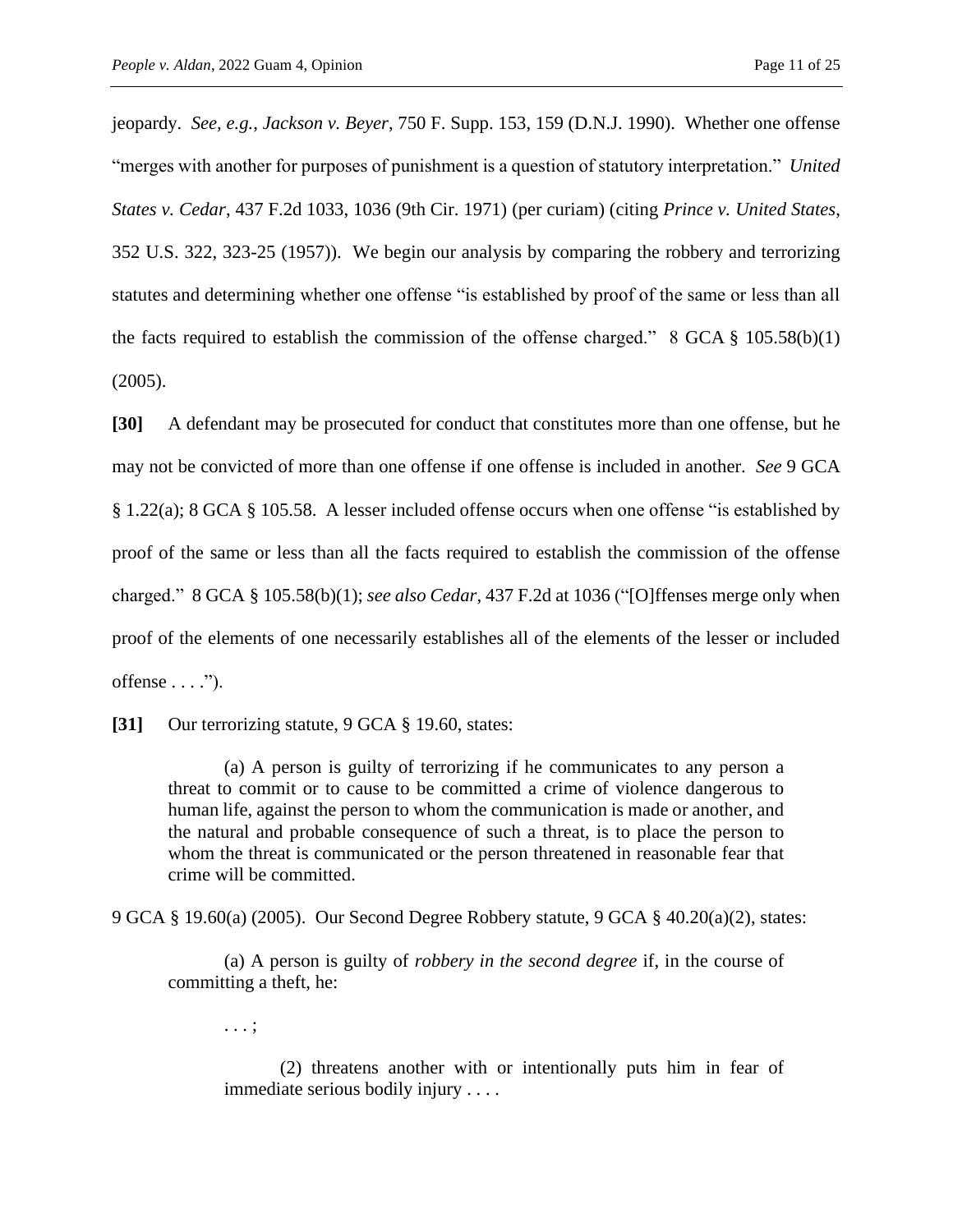9 GCA § 40.20(a)(2) (2005).

**[32]** Regarding the threatened consequence referenced in Second Degree Robbery, we hold "serious bodily injury" means "bodily injury which creates: serious permanent disfigurement; a substantial risk of death or serious, permanent disfigurement; severe or intense physical pain; or protracted loss or impairment of consciousness or of the function of any bodily member or organ." 9 GCA § 16.10 (2005); *People v. Ramey*, 2019 Guam 11 ¶ 20 (using 9 GCA § 16.10 to define "serious bodily injury" in the Second Degree Robbery statute). The threatened consequence referenced in Terrorizing to cause "a crime of violence dangerous to human life" comports with this Second Degree Robbery definition. *See* 9 GCA § 19.60(a). While the language of the statutes differs slightly, the meaning is the same: both statutes are violated when one threatens another with or intentionally puts one in fear of immediate violence dangerous to human life.

**[33]** Regarding the victim's experience of the crime, Terrorizing explicitly requires that "the natural and probable consequence of such a threat<sup>[]</sup> is to place the [victim] in reasonable fear," 9 GCA § 19.60(a), while Second Degree Robbery requires the defendant to "threaten[]" or put the victim "in fear," 9 GCA  $\S$  40.20(a)(2). We need not hair-split these meanings because we held in *People v. Camacho* that for Terrorizing, the threatened victim "need not be placed in actual fear" if apprehension of the threatened injury is probable. 2015 Guam 37 ¶¶ 25-27. In plain meaning, a victim who is threatened or in fear of immediate serious bodily injury, under Second Degree Robbery, would naturally and probably fear that a violent crime will be committed under Terrorizing.

**[34]** The 9 GCA § 40.20(a)(2) indictment charges Aldan with placing "McDermott in fear of immediate serious bodily injury" and intentionally putting "Reyes in fear of immediate serious bodily injury." RA, tab 41 at 1-2 (Second Am. Indictment). McDermott testified she backed up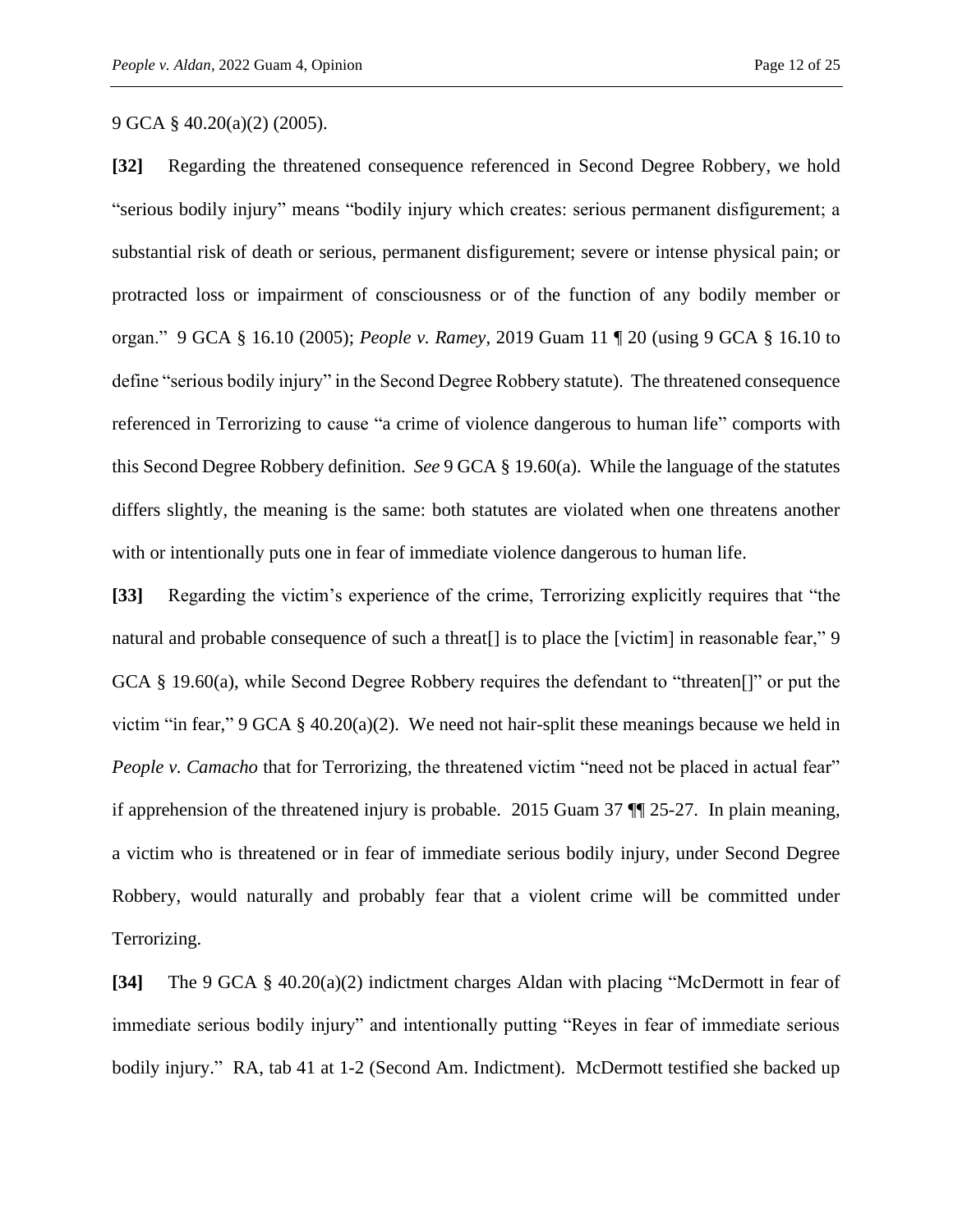and was shocked, frozen, and scared while Aldan pointed a gun at her and demanded money. Reyes testified he was shocked and afraid Aldan would shoot him while Aldan pointed a gun at him, rushed him, and yelled for him to get the money. In both scenarios, it is probable that McDermott and Reyes reasonably feared Aldan would commit a crime of violence dangerous to human life under 9 GCA § 19.60(a).

**[35]** In looking to other jurisdictions for guidance, we note "the Guam Legislature used the term 'terrorizing,' in drafting 9 GCA section 19.60(a) and (b), [while] other jurisdictions use the term 'terroristic threat' in statutes that seek to prohibit the same conduct." *Camacho*, 2015 Guam 37 ¶ 25 (quoting *People v. Root*, 1999 Guam 25 ¶ 7).

**[36]** New Jersey and Pennsylvania hold that convictions merge when evidence establishing a terrorizing conviction is the same or less than the evidence used to establish the second degree robbery conviction. New Jersey courts, when assessing N.J.S.A.  $\S 2C:15-1(a)(2)$ , a statute that mirrors ours, held terroristic threat and robbery merge when the threat was incidental to the robbery. *State v. Pyron*, 495 A.2d 467, 468 (N.J. Super. Ct. App. Div. 1985); *see also State v. Van Valen*, 719 A.2d 661, 662 (N.J. Super. Ct. App. Div. 1998) (per curiam). The Pennsylvania Superior Court in *Commonwealth v. Walls* held the convictions must merge when all the facts used to support the robbery charge were the same as those used to support the terroristic threat charge. 449 A.2d 690, 694-96 (Pa. Super. Ct. 1982) (holding threatening victim with a gun in the course of theft was basis of robbery and terroristic threat convictions, and thus must merge); *c.f. Barnett v. State*, 420 S.E.2d 96, 97 (Ga. Ct. App. 1992) (holding robbery conviction and terroristic threat conviction do not merge when threat made after completion of robbery).

**[37]** We hold Terrorizing, as charged here, is included within the 9 GCA § 40.20(a)(2) offenses because the facts to prove the Terrorizing charge are "established by proof of the same or less than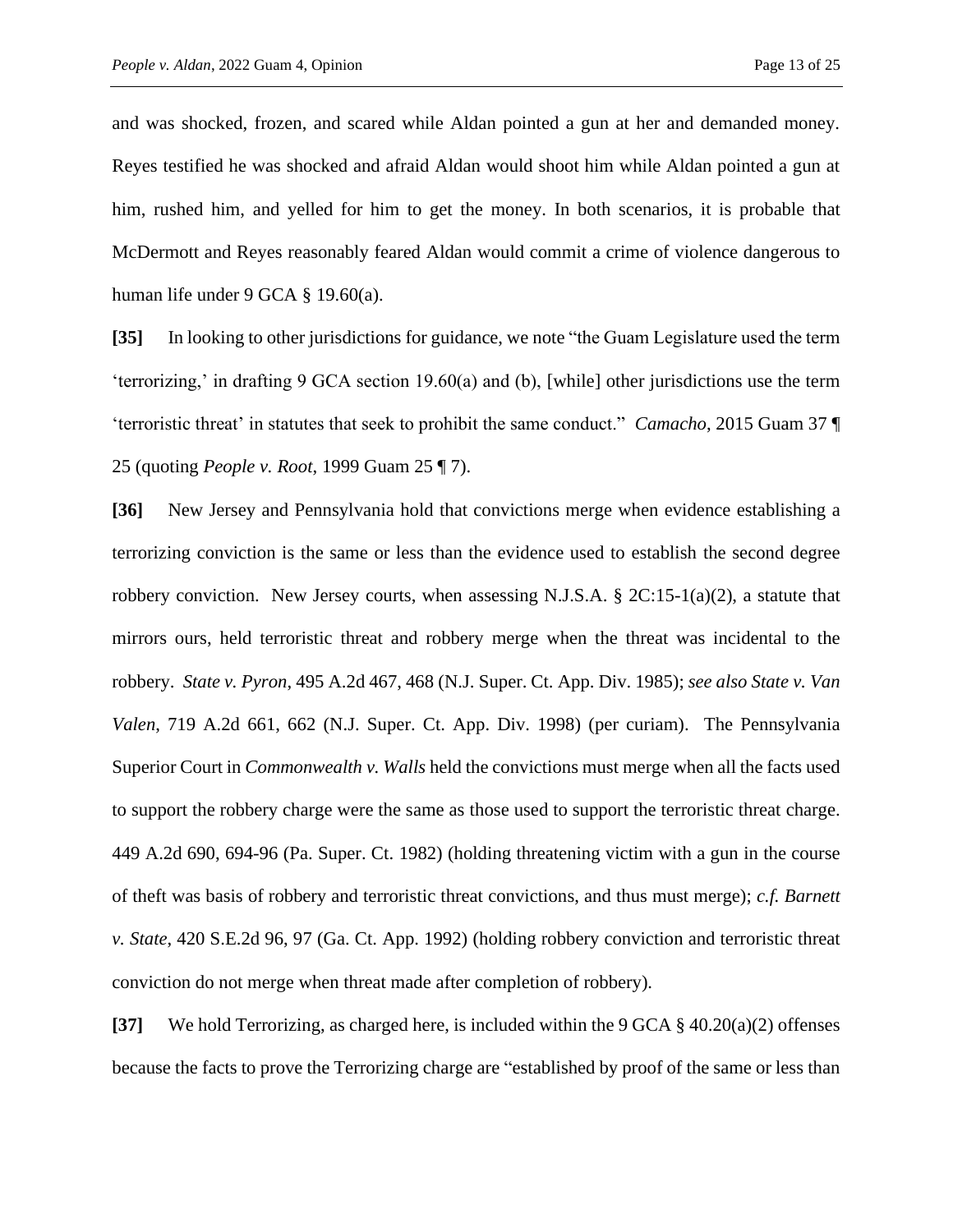all the facts required to establish the commission of the offense charged." *See* 8 GCA §  $105.58(b)(1)$ .

**[38]** Aldan also argues that his Terrorizing charges stem from a single criminal incident and should merge. As we are including the Terrorizing charges with 9 GCA  $\S$  40.20(a)(2), we need not analyze this argument.

### **C. The Mens Rea Instruction for Robbery Is Not Plainly Erroneous**

**[39]** Aldan argues that the mens rea element for his robbery convictions was incorrect in both the indictment and the jury instructions. Appellant's Br. at 12. The People concede the mens rea element was incorrect but argue Aldan's failure to object to the indictment's defects before trial means the issue is waived. Appellee's Br. at 11-12. The People argue that if we do review the issue, the error was not plain and does not warrant reversal. *Id.* We agree with the People. Aldan waived the issue by failing to timely object to the indictment and jury instructions. And even were we to exercise our discretion to review the issue, we would find no plain error.

**[40]** In *Taisacan*, this court reaffirmed the rule that the "failure to raise objections to defects in the indictment . . . , without good cause, precludes appellate review." 2018 Guam 23 ¶ 11 (quoting *White*, 2005 Guam 20 ¶ 16); *see also* 8 GCA § 65.45. This rule is derived from 8 GCA § 65.15(b), which states, in relevant part:

The following shall be raised prior to trial:

(b) Defenses and objections based on defects in the indictment, information or complaint (other than that it fails to show jurisdiction in the court or to charge an offense which objections shall be noticed by the court at any time during the pendency of the proceedings) . . . .

8 GCA § 65.15(b).

. . .

**[41]** Additionally, 8 GCA § 65.45 provides: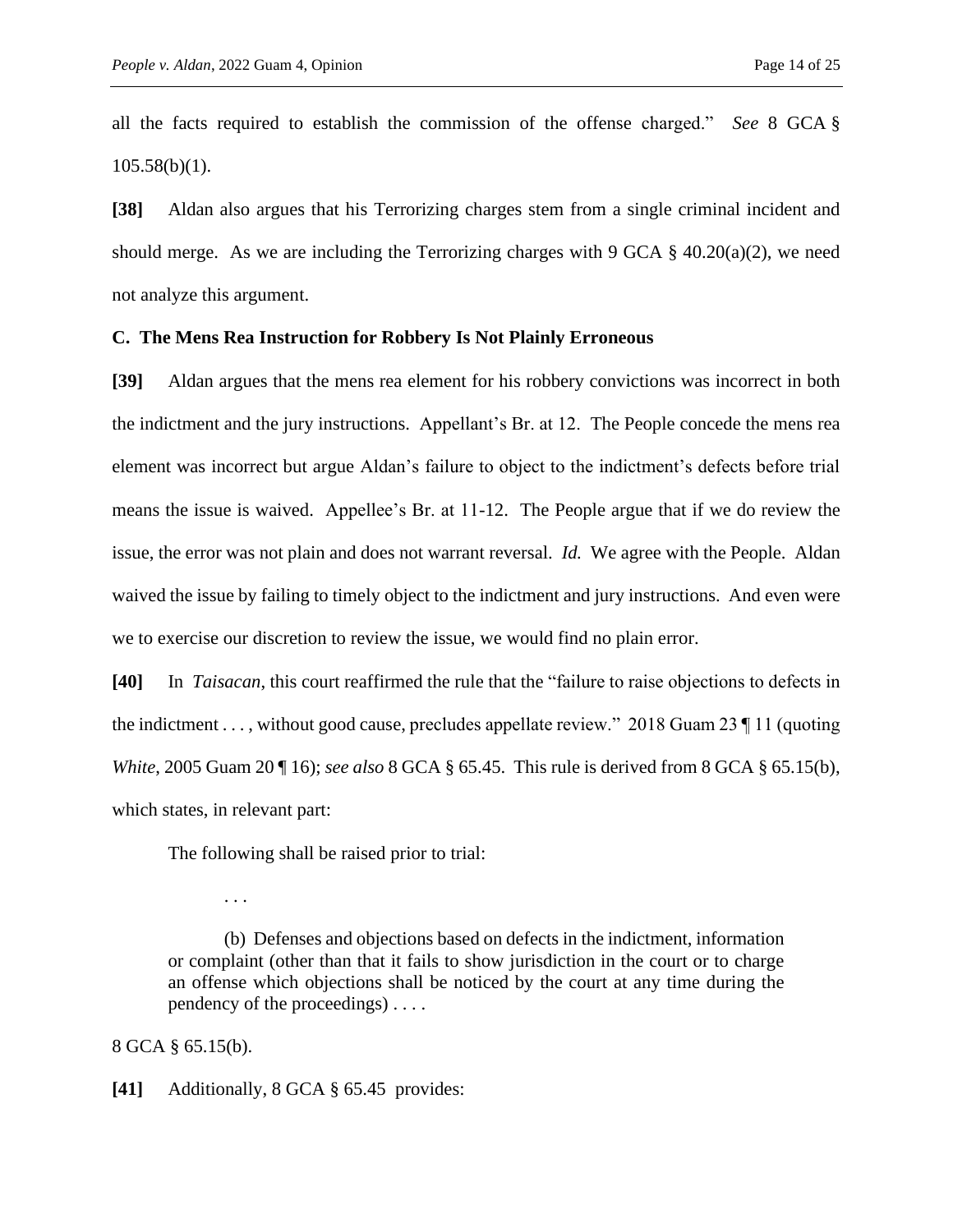Failure by a party to raise defenses or objections or to make requests which must be made prior to trial, at the time set by the court pursuant to § 65.15, or prior to any extension thereof made by the court, shall constitute a waiver thereof, but the court for cause shown may grant relief from the waiver.

8 GCA § 65.45.

**[42]** According to the statutory language of 8 GCA § 65.45, we will grant relief from waiver only upon a showing of good cause. Aldan does not allege that "good cause" existed for his failure to object. Thus, to the extent he is appealing a defect in the indictment, we hold that it is waived, and we cannot review the issue.

**[43]** Even if we granted relief from the waiver and reviewed for plain error, we would affirm. When a party fails to object to jury instructions, we review for plain error. *Felder*, 2012 Guam 8 ¶ 19; *People v. Jones*, 2006 Guam 13 ¶ 8. Under plain error review, Aldan must not only establish that an error occurred; he must show that the error was clear or obvious under current law, the error affected his substantial rights, and that reversal is necessary to prevent a miscarriage of justice or to maintain the integrity of the judicial process. *See Felder*, 2012 Guam 8 ¶ 19.

**[44]** Title 9 GCA § 40.20 provides: "(a) A person is guilty of *robbery in the second degree* if, in the course of committing a theft, he:  $\dots$  (2) threatens another with or intentionally puts him in fear of immediate serious bodily injury . . . ." 9 GCA  $\S$  40.20(a)(2).

**[45]** Aldan argues the indictment and jury instructions contain mens rea language different than that required by section  $40.20(a)(2)$ . Appellant's Br. at 19-22. Specifically, Aldan argues that the jury was instructed that for each charge, Aldan needed to have acted intentionally, knowingly, or recklessly, but section 40.20(a)(2) required that he acted "intentionally." *Id.* at 20-21. The People respond that while the Model Penal Code's commentary suggests that the mens rea for the act of threatening another is "purposeful," any error in the indictment or jury instructions is not clear or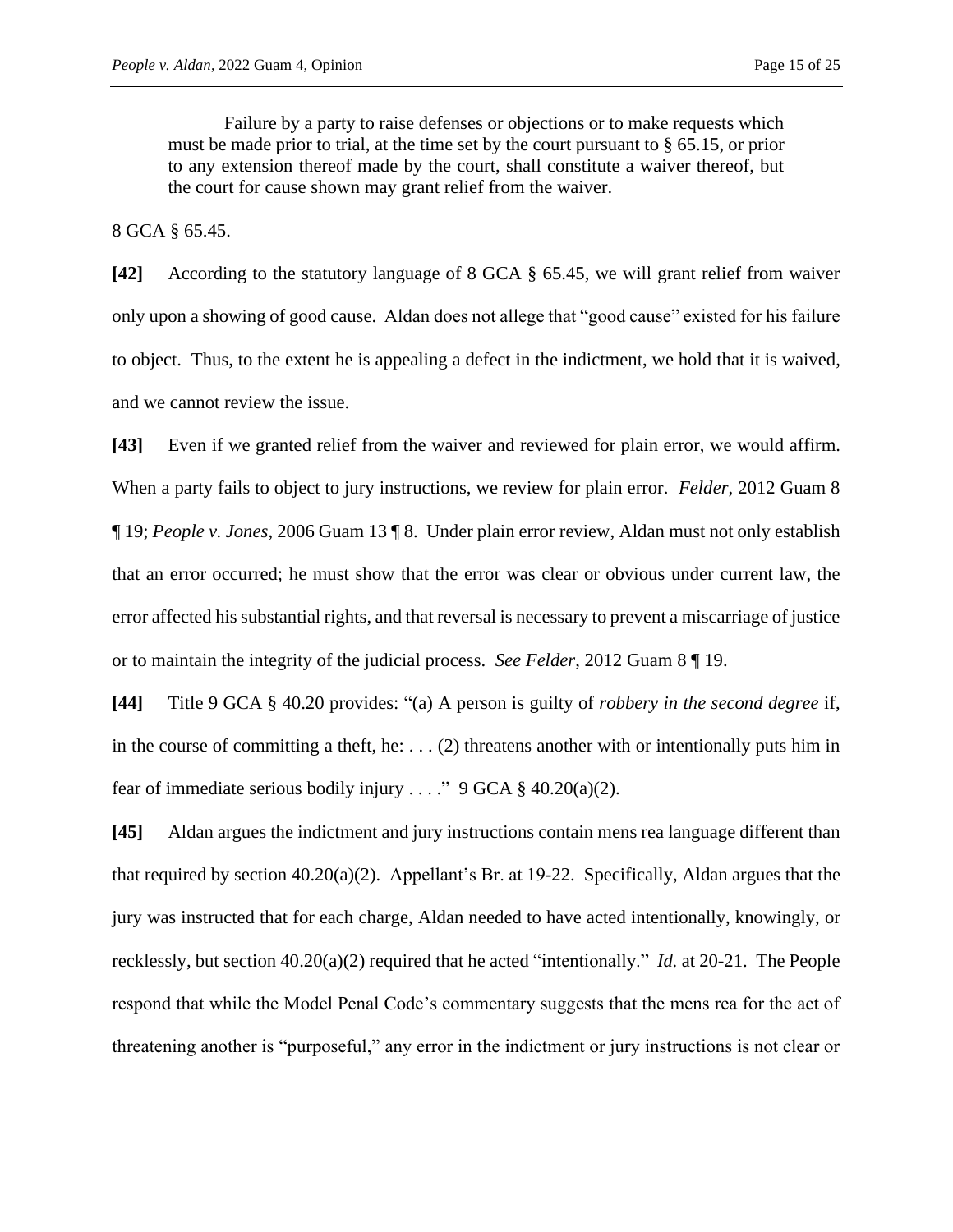obvious under current law because the language tracks the robbery statute and the mens rea "catchall" provision of 9 GCA § 4.40. Appellee's Br. at 9-12.

**[46]** We first note an error in Aldan's reading of the indictment and jury instructions. Aldan argues that the indictment and jury instructions required the mens rea of "intentionally, knowingly, or recklessly" for both prongs of Second Degree Robbery under 9 GCA  $\S$  40.20(a)(2).<sup>4</sup> However, the indictment charged Aldan with either (1) "intentionally, knowingly or recklessly threaten[ing]" the victims or (2) "intentionally put[ting] [the victims] in fear of immediate serious bodily injury." RA, tab 41 at 2-3 (Second Am. Indictment). Thus, the indictment assigned the mens rea of "intentionally, knowingly or recklessly" only to the "threatens another" prong, while "intentionally" was assigned to the "puts him in fear" prong. The jury instructions did the same. RA, tab 45 at Instr. Nos. 7A, 7C (Jury Instrs., Apr. 9, 2019).

**[47]** We next address Aldan's contention that the language of section 40.20(a)(2) requires proof he acted "intentionally" as to both the "threatens another" and the "puts him in fear" prongs. Looking strictly at the language of the statute, Aldan's reading ignores the placement of the word "intentionally." Under the statute, a person is guilty of Second Degree Robbery if he "threatens another with or *intentionally* puts him in fear of immediate serious bodily injury." 9 GCA §  $40.20(a)(2)$  (emphasis added). Under a plain reading, the term "intentionally" attaches to the act of putting the victim in fear of immediate serious bodily injury. The act of *threatening* another with immediate serious bodily injury does not have a mens rea expressly attached to it. Aldan makes no clear argument as to why "intentionally" applies to the act of threatening another; the basis of Aldan's argument is simply that because section 40.20(a)(2) expresses only the mens rea of "intentionally," that mental state applies to both the "threatens another" and "puts him in fear"

<sup>&</sup>lt;sup>4</sup> For purposes of this opinion, we will refer to each as the "threatens another" prong and the "puts him in fear" prong. *See* 9 GCA § 40.20(a)(2).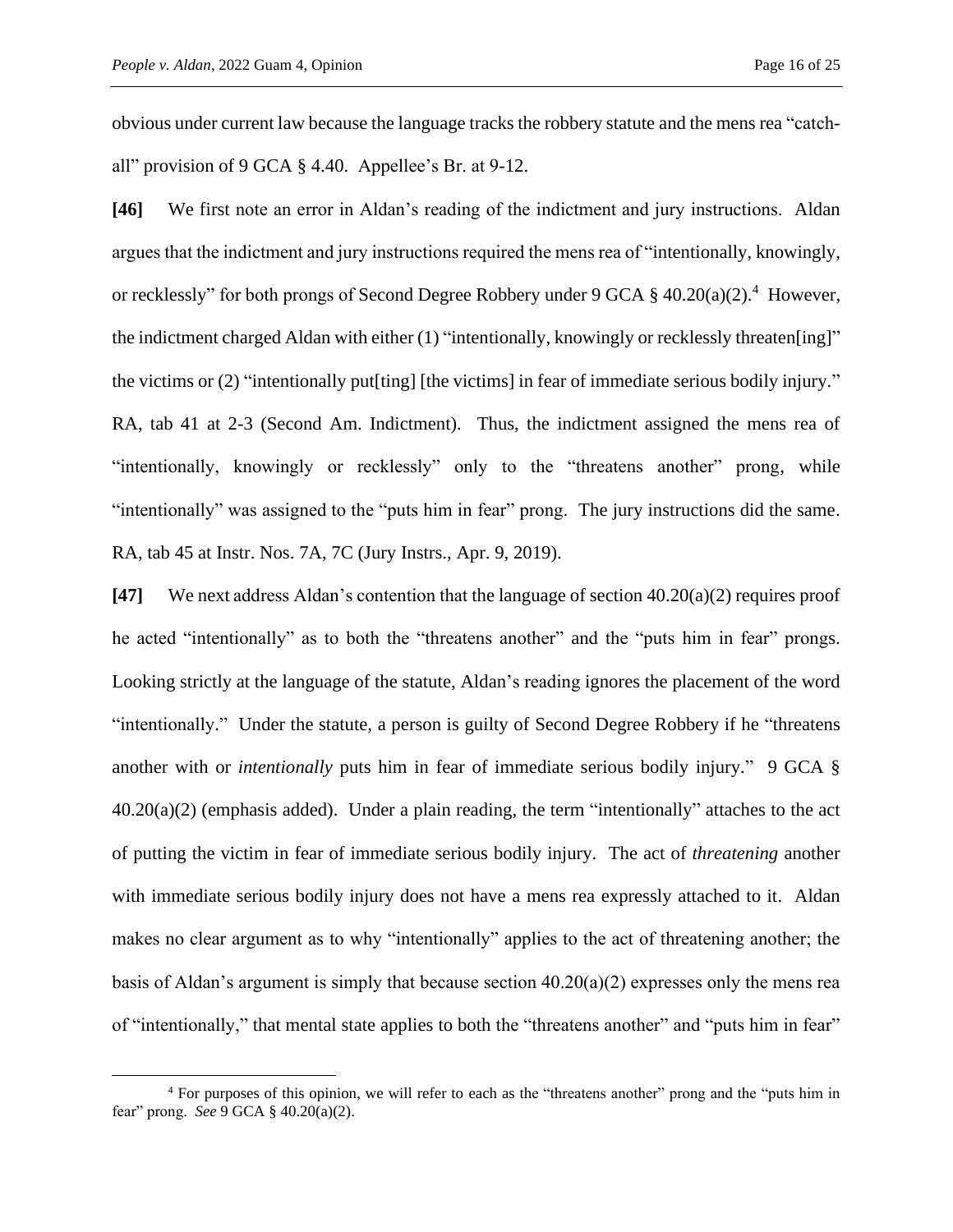prongs. We do not subscribe to such a broad reading. Rather, we resolve any ambiguity by looking to other relevant statutory provisions and legislative intent. *See People v. Enriquez*, 2014 Guam 11 ¶ 29 ("In determining the proper resolution to [a] conflict in statutory interpretation, the court first reviews the plain meaning of the statutes in connection with each other, but if the ambiguity remains after such review, we must then examine the legislature's intent when passing the law, and/or review case law for past precedent.").

**[48]** As the People point out, Guam law provides a mechanism for determining the required mental state where a statute is silent. Title 9 GCA § 4.40—which we have referred to as the "catchall" provision<sup>5</sup>—states that "if the definition of a crime does not expressly prescribe a culpable mental state, a culpable mental state is nonetheless required and is established only if a person acts intentionally, knowingly or recklessly." 9 GCA 4.40 (2005). Thus, reading both sections 40.20(a)(2) and 4.40 together, it would appear that the People properly charged and the court properly instructed that the "threatens another" prong requires a culpable mental state of "intentionally, knowingly or recklessly."

**[49]** However, the People admit that despite the catch-all provision of 9 GCA § 4.40, the mens rea for the "threatens another" prong remains ambiguous when viewed in light of the meaning of the word "threatens" as described in the commentary to the Model Penal Code. Appellee's Br. at 10-11. Title 9 GCA § 40.20(a)(2) is derived from the Model Penal Code ("MPC"), *see* 9 GCA §§ 40.10, 40.20 (2005), SOURCE, and tracks its language nearly verbatim, except the MPC uses the mens rea of "purposely" instead of "intentionally" for the "puts him in fear" prong. *See Guam Greyhound, Inc. v. Brizill*, 2008 Guam 13 ¶ 36 ("When the Legislature derives a statute from a model act, the commentary to that act may be used to help determine the meaning of our version.");

<sup>&</sup>lt;sup>5</sup> See People v. Tfong, 2021 Guam 13 ¶ 19. Alternatively, the People refer to 9 GCA § 4.40 as the "gapfiller" provision. Appellee's Br. at 9.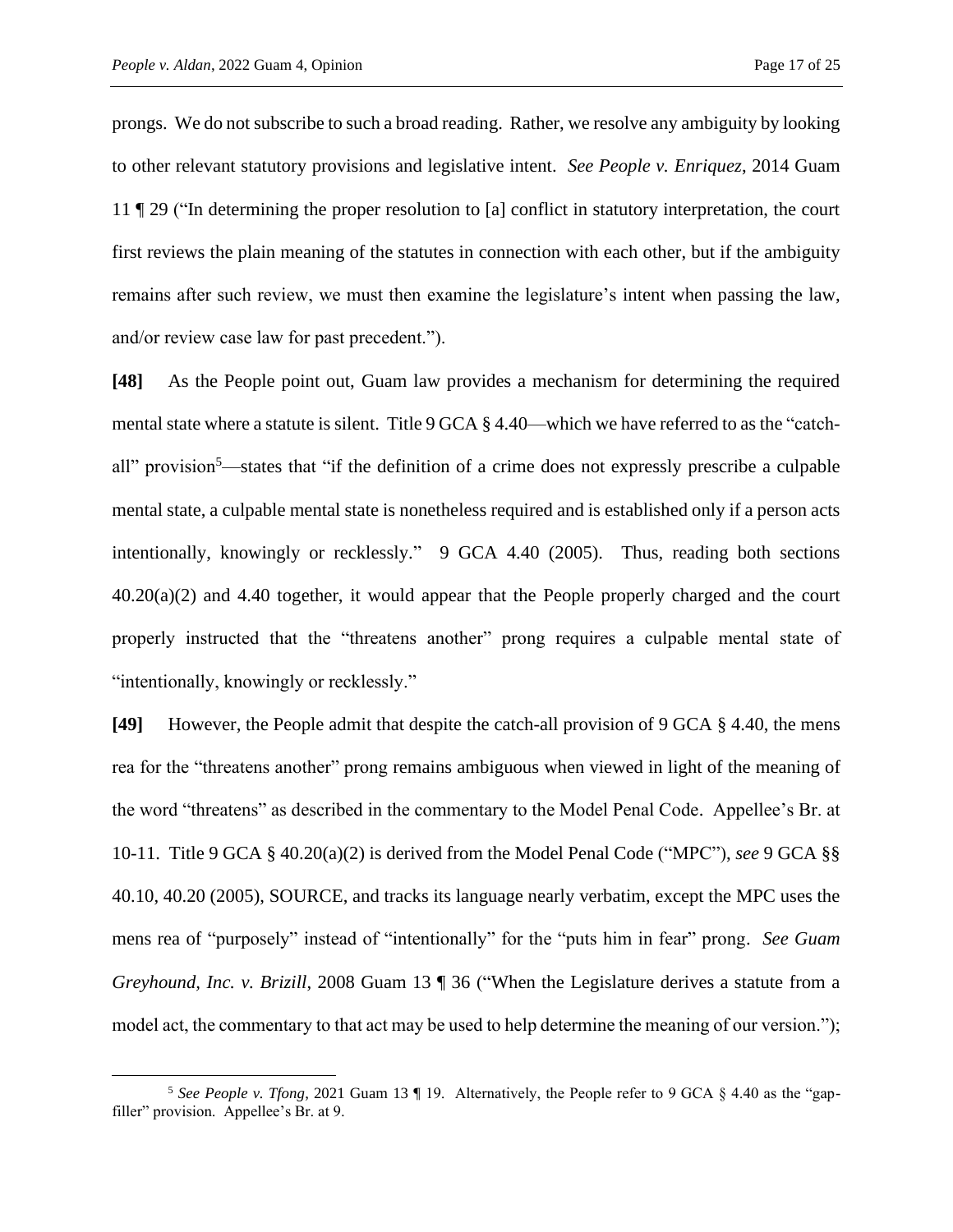*People v. Quintanilla*, 2019 Guam 25  $\P$  12-14 (treating MPC comments as persuasive authority). *Compare* 9 GCA § 40.20(a)(2), *with* Model Penal Code § 222.1(1)(b). According to the People, the MPC's commentary suggests that the mens rea for "threatens" is "purposeful," and that "purposeful" bears the same meaning as "intentional." Appellee's Br. at 10-11. Indeed, the MPC's commentary provides:

The term "threaten" implies purposeful behavior. It covers explicit verbal threats that are designed to put the victim in fear that serious bodily injury will immediately result if the property is not relinquished. . . . Similarly, the language "purposely puts him in fear of immediate serious bodily injury" is designed to focus upon the actor's purposeful conduct in conveying, albeit implicitly, that harm will result if resistance is encountered.

Model Penal Code and Commentaries § 221.1 cmt. 4(c) (Am. L. Inst. 1980). Thus, according to the MPC's commentary, the word "threatens" implies purposeful behavior, which is the same mens rea required by the "puts him in fear" prong.

**[50]** However, Pennsylvania, another jurisdiction that adopted the MPC's definition of robbery, interprets the "threatens another" prong of their version of 9 GCA  $\S$  40.20(a)(2) to require a mens rea of either "intentionally" or "knowingly," but not "recklessly"—Pennsylvania's catch-all provision notwithstanding. In *United States v. Riley*, the court rejected the argument that applying Pennsylvania's catch-all provision, the least culpable mental state applicable to the "threatens another" prong of their robbery statute is recklessness. *United States v. Riley*, --- F. Supp. 3d ----, 2021 WL 5711305, at \*9 (E.D. Pa. Dec. 2, 2021). Instead, the court looked to the ordinary meaning of the word "threatens" and concluded:

[A] threat requires that the assailant outwardly exhibit an *intent* to harm another, which in turn, implies that a person must act with purpose or knowledge when they make a threat. Purpose and knowledge are the most culpable states of mind. A person acts purposefully when he "consciously desires" a particular result; he acts knowingly when he is aware that a result is practically certain to follow from his conduct. It is difficult to imagine how a person would outwardly show that he means to inflict harm on another without being "practically certain" that his conduct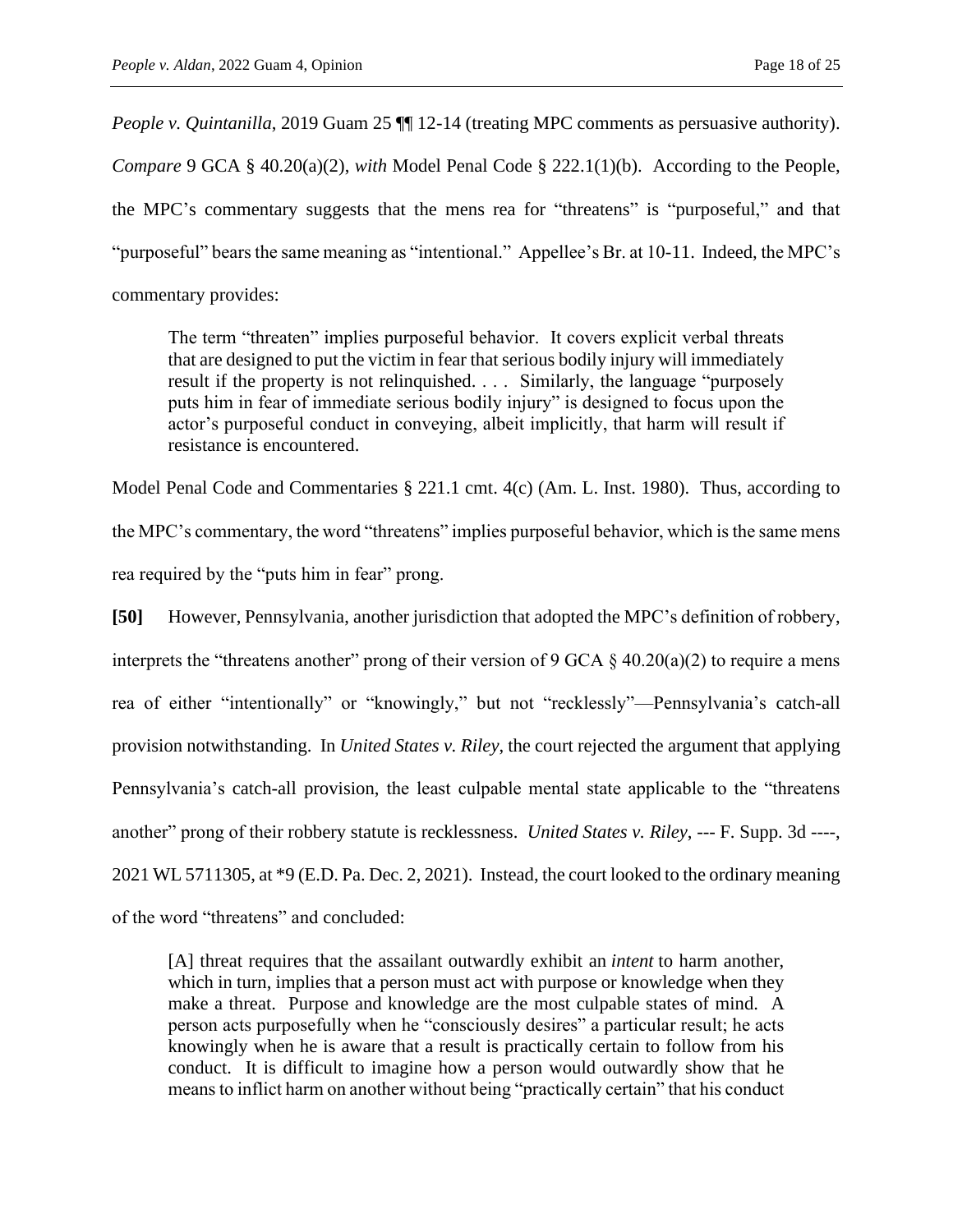would constitute a threat. Cases interpreting the degree of culpability required by [Pa.C.S.A. §] 3701(a)(1)(ii) are in accord and indicate that the provision requires a mind guilty of more than just recklessness.

*Id.* (internal citation omitted).

**[51]** Finally, we recently recognized (but did not decide) that the catch-all provision could apply to Guam's terrorizing statute,  $9$  GCA  $\S$  19.60, which prohibits communicating a threat to commit or to cause to be committed a crime of violence dangerous to human life. In *People v. Tfong*, the defendant argued that section 19.60 was unconstitutionally vague because it lacked a mens rea requirement. 2021 Guam 13 ¶ 19. We rejected defendant's argument and suggested that Guam's terrorizing statute indicates the legislature's intent to dispense with a mens rea requirement, but if not, the catch-all provision would apply, thus resolving any issues of unconstitutional vagueness. *Id.* ¶¶ 19-21.

**[52]** In sum, the mens rea for the "threatens another" prong of 9 GCA § 40.20(a)(2) is subject to multiple valid interpretations. We need not decide on any of these interpretations here. Even if the indictment and jury instructions charged an improper mens rea for the "threatens another" prong, such error was not clear or obvious under current law, as demonstrated by the varying constructions discussed above, including: (1) the MPC commentaries suggesting the proper mens rea for the "threatens another" prong is "purposeful," (2) Pennsylvania's interpretation of its version of the "threatens another" prong as requiring the culpable mental states of either "intentionally" or "knowingly," and (3) our recent discussion in *Tfong* of the meaning of communicating a threat under our terrorizing statute and our suggestion that the catch-all provision could apply to such conduct. And the clearness or obviousness of any error is further muddied by the language of the indictment and jury instructions tracking that of 9 GCA  $\S$  40.20(a)(2) and the catch-all provision of 9 GCA § 4.40. We have generally approved of indictments and instructions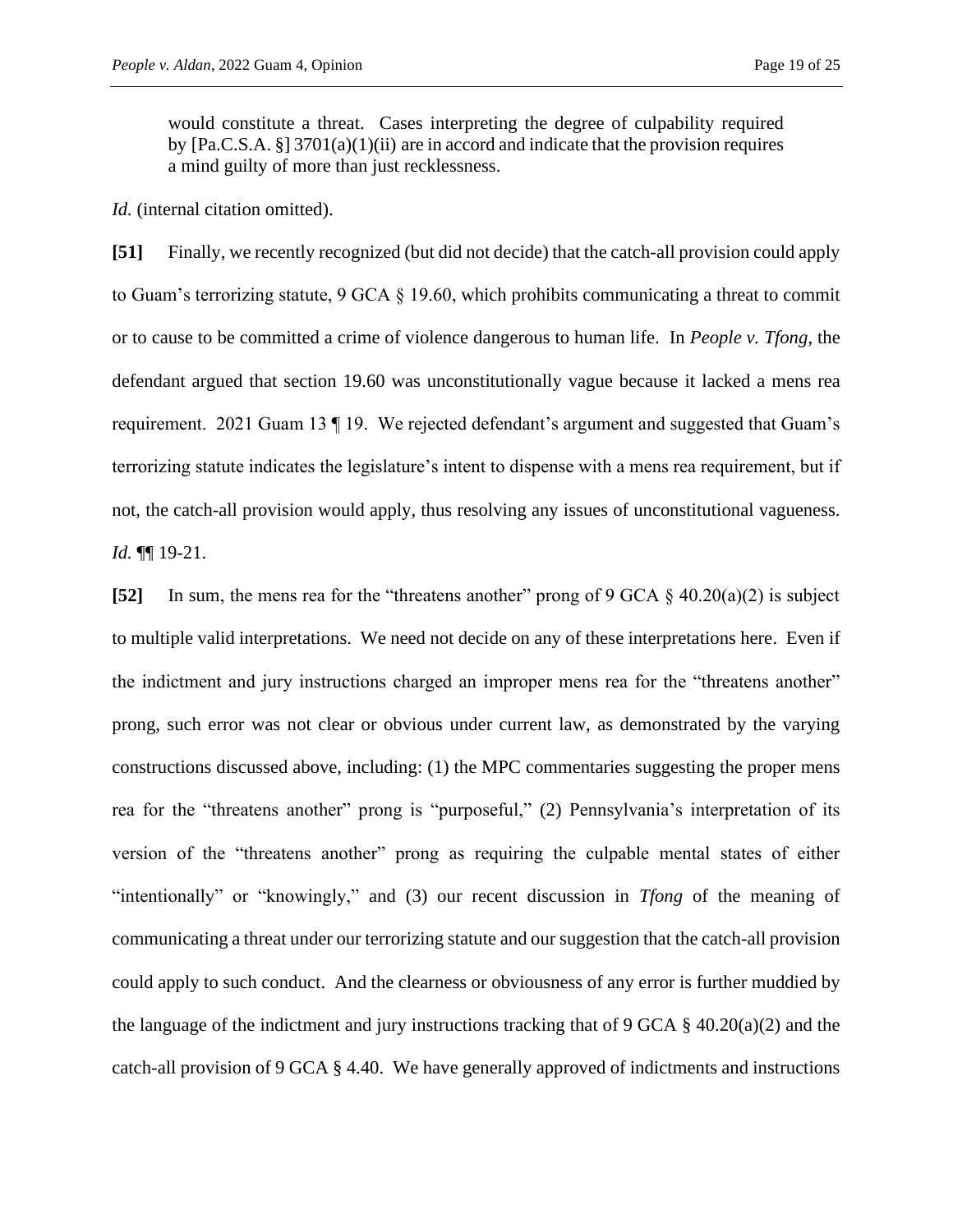that track statutory language. *See, e.g.*, *Jones*, 2006 Guam 13 ¶ 37 ("Generally, an indictment which tracks the language of the statute will be sufficient."); *People v. Aldan*, 2018 Guam 19 ¶ 14 (citing cases but noting exceptions to general rule).

**[53]** Moreover, under the substantial rights prong of the plain error test, Aldan must show how the alleged error "affected the outcome of the case." *See People v. White*, 2020 Guam 6 ¶ 23 (quoting *Felder*, 2012 Guam 8 ¶ 22). There must be a likelihood the jurors relied on the "recklessly" mens rea rather than the "intentionally."

**[54]** Aldan's co-perpetrator DeLeon Guerrero testified that Aldan acted intentionally, as he purposefully used the pellet gun intending to place the store employees in fear of immediate serious bodily injury. *See* Tr. at 61 (Jury Trial, Apr. 8, 2019). And during closing, the prosecutor argued the evidence showed Aldan acted intentionally, rather than knowingly or recklessly:

The statute says that it's, "he did intentionally, knowingly or recklessly" that it - this is his mental state, intentionally, and my contention is the evidence proves intentional. "Intentionally threaten Theresa Jo McDermott with fear of immediate serious bodily injury."

Tr. at 82 (Jury Trial, Apr. 9, 2019). Thus, the record sufficiently demonstrates that the jurors based their verdict on an understanding that Aldan acted intentionally.

**[55]** As we find that the alleged error in the indictment and jury instructions was neither (1) clear or obvious under current law, nor (2) one that affected Aldan's substantial rights, we hold the indictment and jury instructions for Second Degree Robbery under 9 GCA § 40.20(a)(2) did not amount to plain error.

## **D. Sufficient Evidence Exists to Support Aldan's Two Convictions for Conspiracy**

**[56]** Arguing that Guam law favors a single conspiracy conviction even when there is evidence of multiple criminal objectives, Aldan challenges the sufficiency of the evidence to support two conspiracy convictions. Appellant's Br. at 30.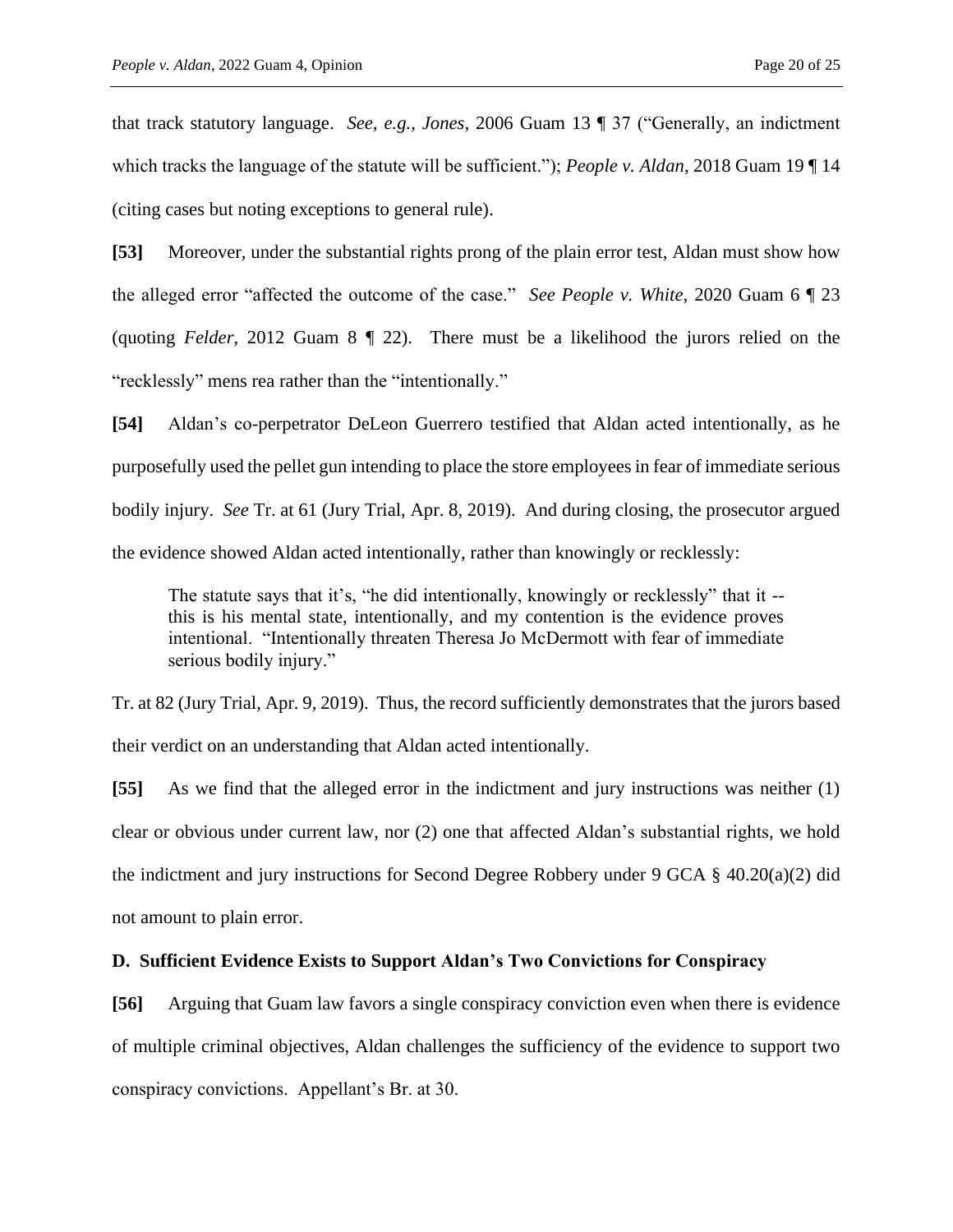**[57]** Under our statute, 9 GCA § 13.35, "[i]f a person conspires to commit a number of crimes, he may be convicted of only one conspiracy so long as those multiple crimes are the object of the same agreement or continuous conspiratorial relationship." But if there are multiple agreements and a marked end to a conspiratorial relationship, then one may be guilty of multiple conspiracy convictions. While our jurisprudence has yet to define an exact test for what constitutes multiple agreements and a marked end to a conspiratorial relationship, we recognize this is a fact-intensive inquiry. *See United States v. Leavis*, 853 F.2d 215, 218 (4th Cir. 1988) ("Whether there is a single conspiracy or multiple conspiracies depends upon the overlap of key actors, methods, and goals.").

**[58]** In *People v. Quenga*, we adopted a multi-factor test to aid this fact-intensive inquiry:

The number of overt acts in common; the overlap of personnel; the time period during which the alleged acts took place; the similarity in methods of operation; the locations in which the alleged acts took place; the extent to which the purported conspiracies share a common objective; and the degree to which interdependence is needed for the overall operation to succeed.

2015 Guam 39 ¶ 75 (quoting *Commonwealth v. Andrews*, 768 A.2d 309, 316 (Pa. 2001)).

**[59]** There was direct testimony about the scope of the agreement. *See* Tr. at 48-63 (Jury Trial, Apr. 8, 2019). The evidence supports a finding of two agreements. Aldan's co-conspirator, DeLeon Guerrero, testified that he and Aldan agreed to commit the initial Papa John's robbery on the morning of the robbery. The two agreed to rob Papa John's at closing using a realistic looking pellet gun. DeLeon Guerrero testified that after the first robbery, which was the agreement established by the initial conspiracy, the two planned to rob Loco Mart. This second agreement occurred after completing the first criminal acts, in a second location, with the intent to commit a similar crime but with different victims. The two agreements had no interdependence, as either conspiracy could have been discussed, agreed to, and acted on without the other.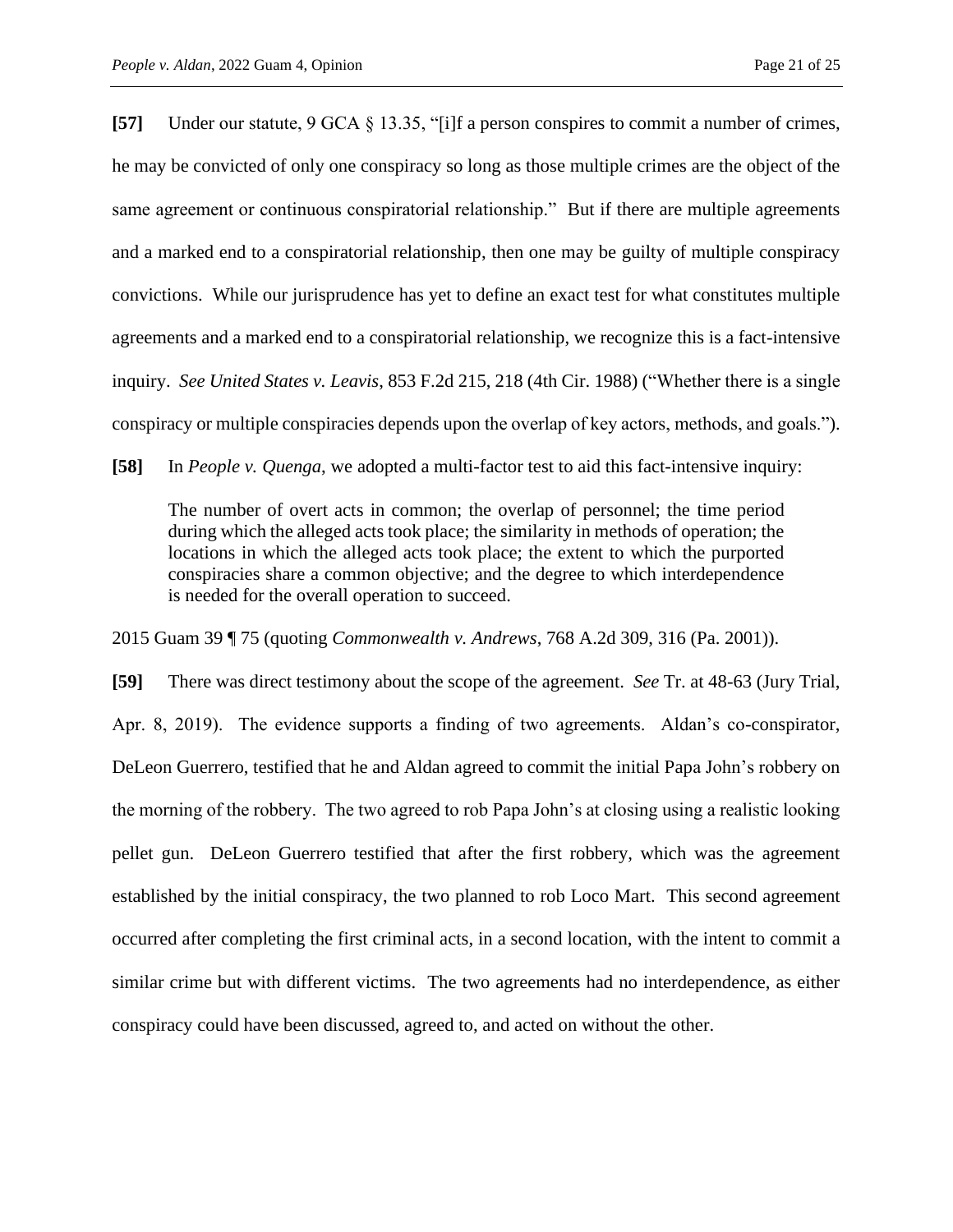**[60]** As Aldan and DeLeon Guerrero made two independent agreements to commit robbery, at separate times, in separate locations, and with the intent to harm separate victims, there is sufficient evidence for a jury to find Aldan committed two conspiratorial acts. The evidence established Aldan and DeLeon Guerrero had no intention or thought of robbing Loco Mart during the initial conspiracy. There was a marked end to a conspiratorial agreement upon completing the robbery at the Papa John's.

**[61]** We affirm that sufficient evidence exists to support the separate conspiracy convictions.

## **E. Aldan's Right to a Fair Trial Was Not Violated by the Special Allegations of Use of a Deadly Weapon**

**[62]** Aldan contends that his right to a fair trial was violated because the special allegation of use of a deadly weapon was attached to each count of the indictment and would lead the jury to convict based on the sheer number of charges. Aldan asserts that he "was prejudiced by charging out so many crimes for a single act." Appellant's Br. at 32.

**[63]** Aldan's challenge here fails for two reasons. First, Aldan's failure to object before trial to any alleged defect in the indictment means that the objection is waived. *See Taisacan*, 2018 Guam 23 ¶ 11 (reiterating that without good cause, failure to timely object to indictment defect precludes appellate review). Second, even if the argument is not waived, Aldan's challenge is moot and nonprejudicial.

**[64]** The People dismissed the special allegations after their case-in-chief; therefore, the special allegations were never sent to the jury. Although Aldan references a potential "latent feeling of hostility engendered by the charging of several crimes as distinct from only one," he provides no support that this occurred and cites an inapplicable case. *See* Appellant's Br. at 33 (quoting *Drew v. United States*, 331 F.2d 85 (D.C. Cir. 1964)). The record indicates one potential juror admitted "just hearing all the charges" may prejudice her based on her personal experience, but she was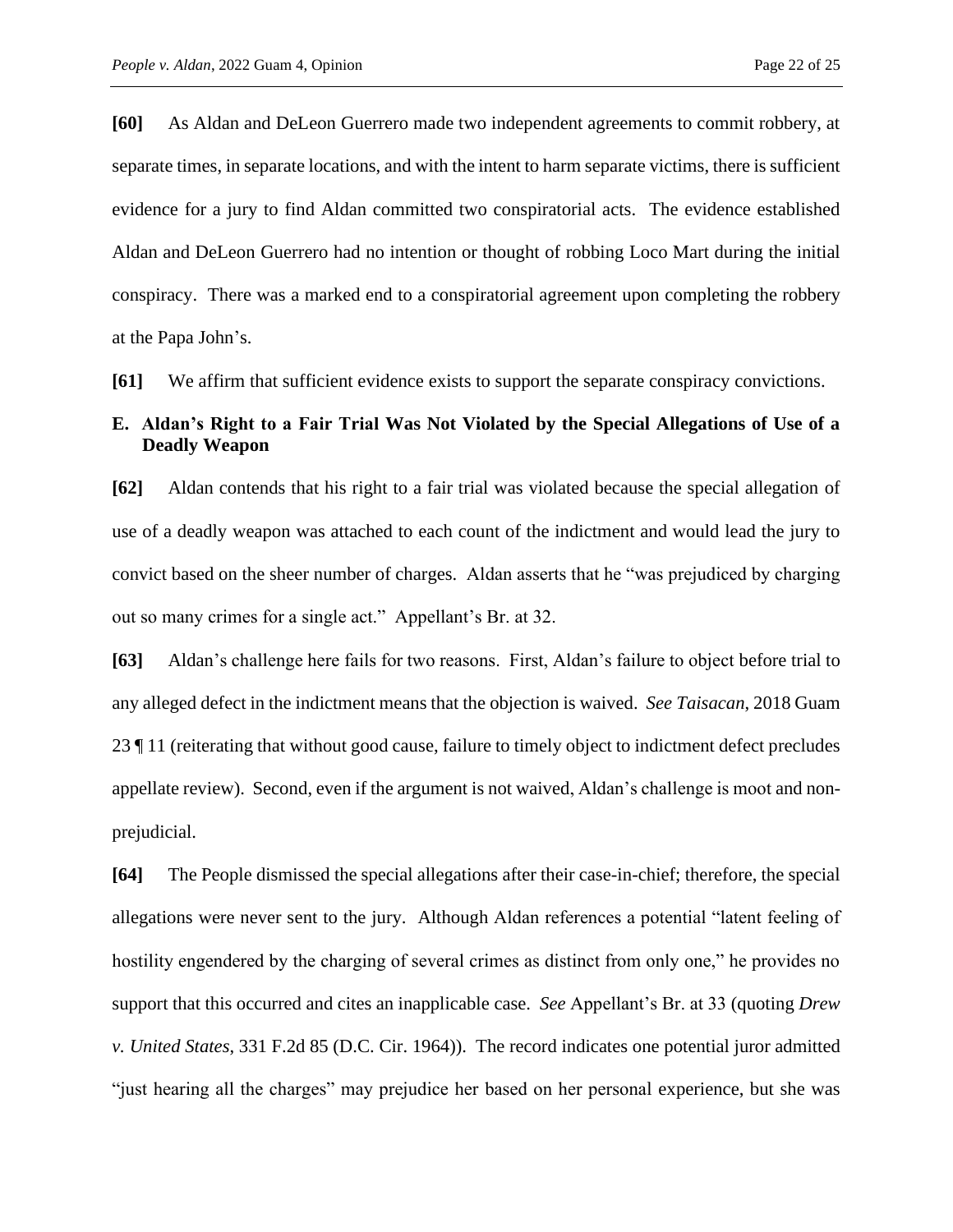dismissed for cause. Tr. at 32-33, 52 (Jury Selection, Apr. 4, 2019). The record otherwise indicates that the court, the defense attorney, and the prosecutor repeatedly reminded the jury that indictments do not prove guilt. Before deliberation, the jury was informed all special allegations of a deadly weapon were dismissed and was instructed on only the remaining allegations. The court further explained that each charge and each count must be independently proven beyond a reasonable doubt.

**[65]** As the special allegations were never sent to the jury, and Aldan has presented no applicable case law or factual findings to evidence their prejudicial effect, we find Aldan's right to a fair trial was not violated.

## **F. The Superior Court Did Not Consider Aldan's Poverty in Sentencing, but It Considered His Ability to Pay as Required by Statute**

**[66]** Aldan argues that the Superior Court erred in considering his financial resources during sentencing, thus violating his due process rights. Appellant's Br. at 34. The People respond that, while the court did mention Aldan's lack of financial resource, this was related to his ability to pay restitution, not as a sentencing factor. Appellee's Br. at 33-34.

**[67]** "[T]he Constitution prohibits imposition of a longer prison term based on the defendant's poverty, although it does not forbid all consideration of the defendant's financial resources." *Burgum*, 633 F.3d at 815. "[W]hen determining initially whether the State's penological interests require imposition of a term of imprisonment, the sentencing court can consider the entire background of the defendant, including his employment history and financial resources." *Bearden v. Georgia*, 461 U.S. 660, 669-70 (1983). There are limits to considering the defendant's financial status. A court can neither consider a defendant's poverty as an aggravating factor, *see Burgum*, 633 F.3d at 814-16, nor condition a lighter prison term on the payment of restitution, *see Noel v. State*, 191 So. 3d 370, 379-80 (Fla. 2016) (per curiam).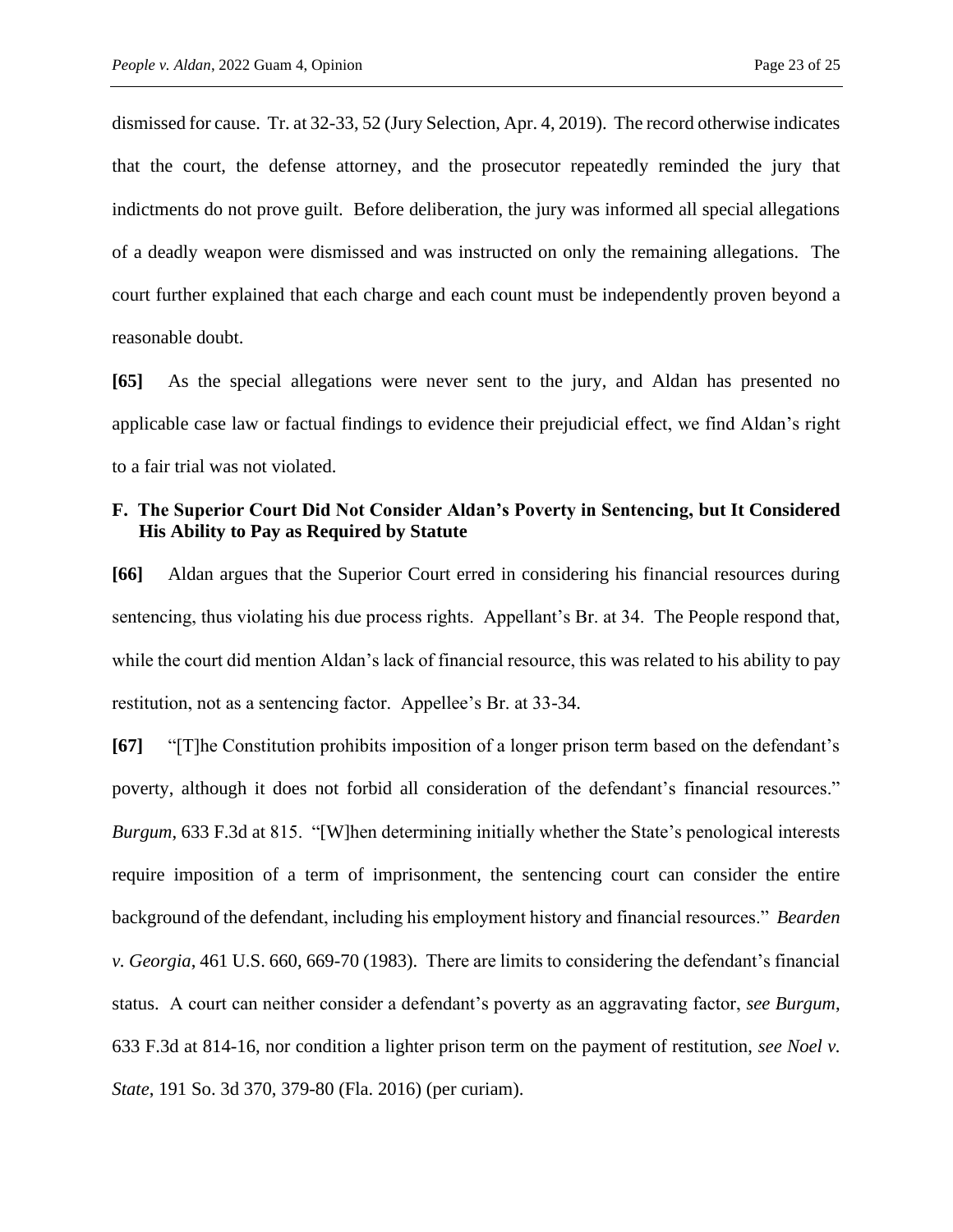**[68]** Our law directs the trial court to consider whether the offender's criminal conduct caused "serious harm" and whether the offender "has compensated or will compensate the victim" when determining whether to suspend a sentence or place an offender on probation. 9 GCA § 80.60  $(c)(1)$ ,  $(4)$   $(2005)$ . While the trial court may not impose a longer prison sentence because of a defendant's poverty, the court may consider a defendant's financial status as it relates to the compensation a victim may receive.

**[69]** During the sentencing hearing, the trial court listed several factors that affected its sentencing decision: "whether there's an undue risk during the period of suspended sentence or probation defendant would commit [another] crime," the need for correctional treatment, the seriousness of the crime, the harmed caused both financially and emotionally, defendant's criminal history of the last 25 years and probations for pretrial release, the involvement of co-conspirators, the goal of the offense*,* the use of a weapon, violence, and use of drugs. Tr. at 15-17 (Sentencing Hr'g, Aug. 30, 2019). The court then considered any mitigating factors but found that none applied. After these factors, the court discussed the impact on the victims and said, "[B]ecause of Mr. Aldan's lack of financial resources, the financial impact of these crimes may never be recovered . . . ." *Id.* at 17.

**[70]** It appears the court acted as directed per 9 GCA § 80.60(c)(4), which directs the court to consider, as it did, the compensation victims have or will receive for a crime. The court delineated in its reasoning which factors were aggravating, mitigating, and merely additional. As the subject of financial resources was discussed only as another consideration and did not appear to be considered beyond the extent permitted by 9 GCA  $\S$  80.60(c)(4), we do not find the trial court abused its discretion when sentencing Aldan.